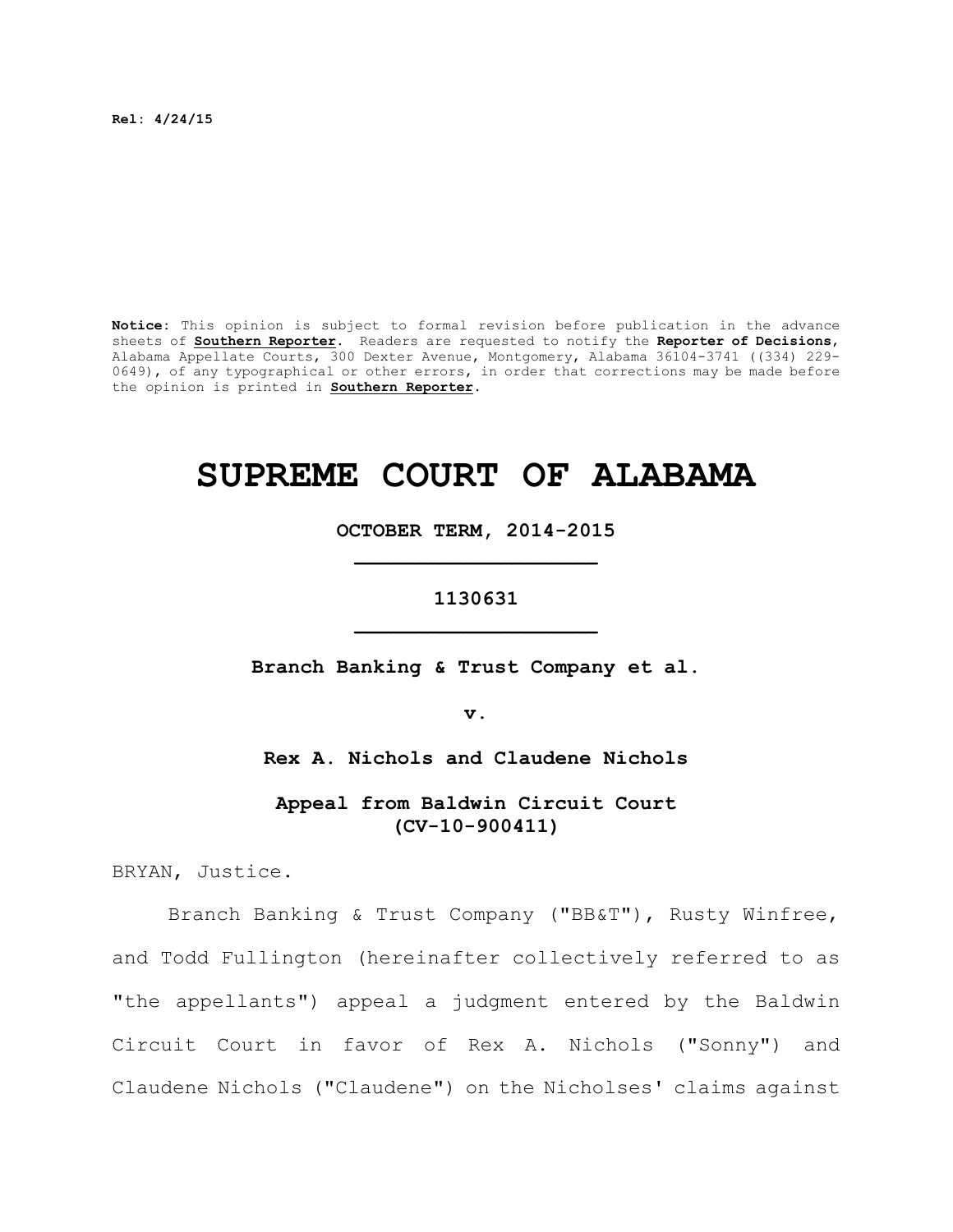the appellants and on BB&T's counterclaim against the Nicholses. We reverse the circuit court's judgment and remand the cause to the circuit court for further proceedings.

# Facts and Procedural History

In late 2005, Sonny began talking to Winfree about obtaining financing from Colonial Bank ("Colonial"), Winfree's employer, for the purchase of approximately 500 acres of real property in Stapleton, Alabama ("the Stapleton property"). The Nicholses intended to develop the Stapleton property into a subdivision. Both Sonny and Claudene had worked in the real-estate market in Baldwin County for several years before the events underlying this action. The Nicholses had a longstanding relationship with Colonial and had worked with Winfree on prior loans for real-estate-development projects. Sonny testified that he and Winfree were "business friendly" and that he treated Winfree like a confidant and trusted him to be honest with him.

In December 2005, Sonny wrote Winfree a letter describing a development opportunity for the Stapleton property and requesting financing through Colonial for purchasing the Stapleton property. The letter did not set forth the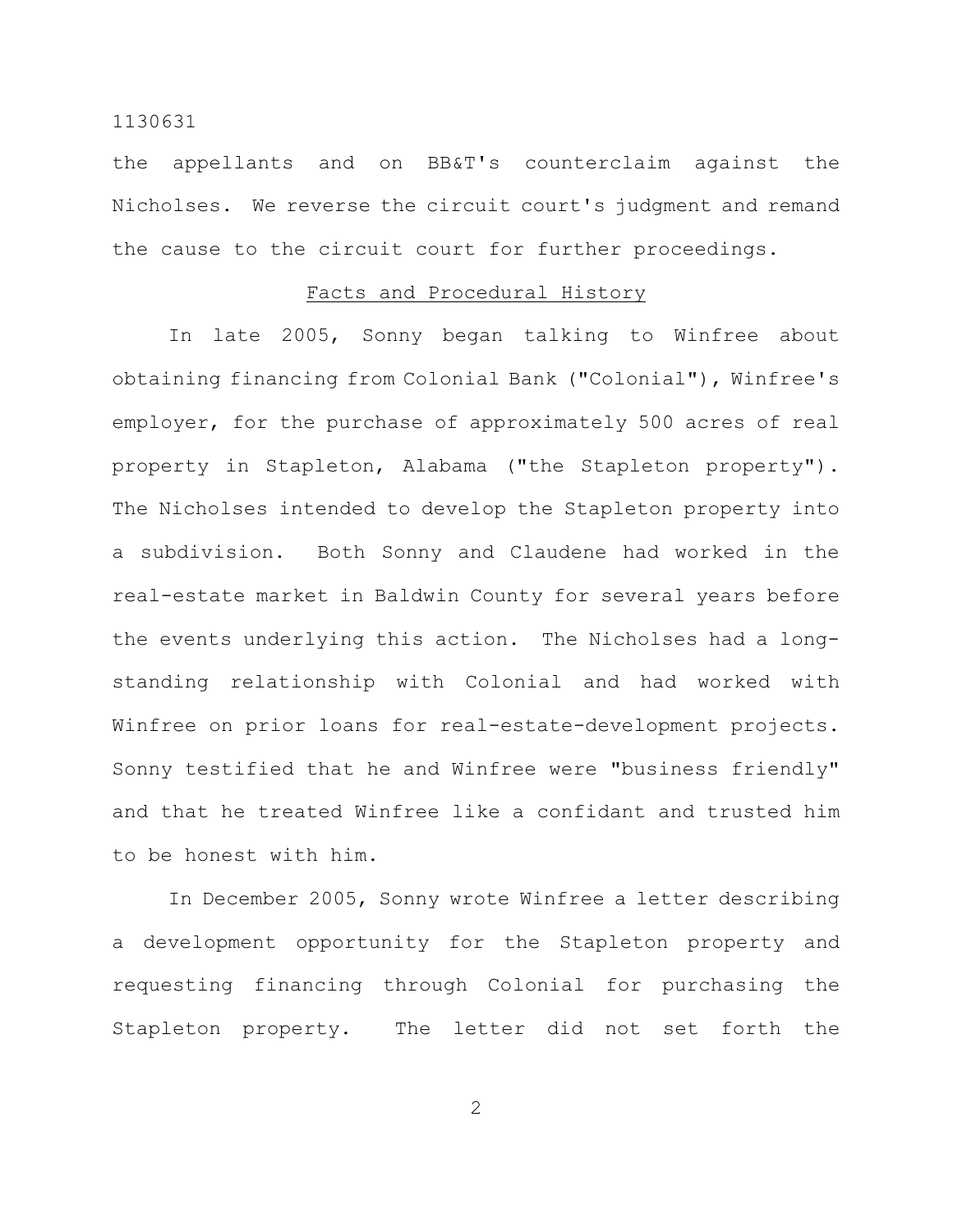requested terms for the proposed financing, but Sonny testified that he had been talking to Winfree about structuring the loan as a "carried-interest" loan, the terms of which were to be similar to those Colonial had given the Nicholses when financing a prior development project ("the Sehoy project"). The Nicholses describe the loan for the Sehoy project as follows:

"The loan to acquire and develop Sehoy was known as a 'carried interest loan,' on which interest accrues and is added to the principal balance of the loan. 'Development costs,' the money for constructing the streets and connected structures, are part of the loan balance. The bank is repaid by receiving 80-90 percent of the proceeds from lot sales."

The Nicholses' brief, at  $7.^1$ 

Around February 6, 2006, Sonny contacted Winfree and asked whether the requested financing for the Stapleton property had been approved. Sonny indicated that he needed to know whether the loan had been approved so that he could send \$214,000 in earnest money as a down payment to purchase from Blue Sky Timber Properties, LLC ("Blue Sky"), 362 acres of the Stapleton property owned by Blue Sky. Sonny testified that

The appellants note that "[t]he testimony concerning terms such as 'carried interest' was admitted over objection. Even if true, [the appellants] submit that such evidence would not be material." Appellants' brief, at 10 n.5.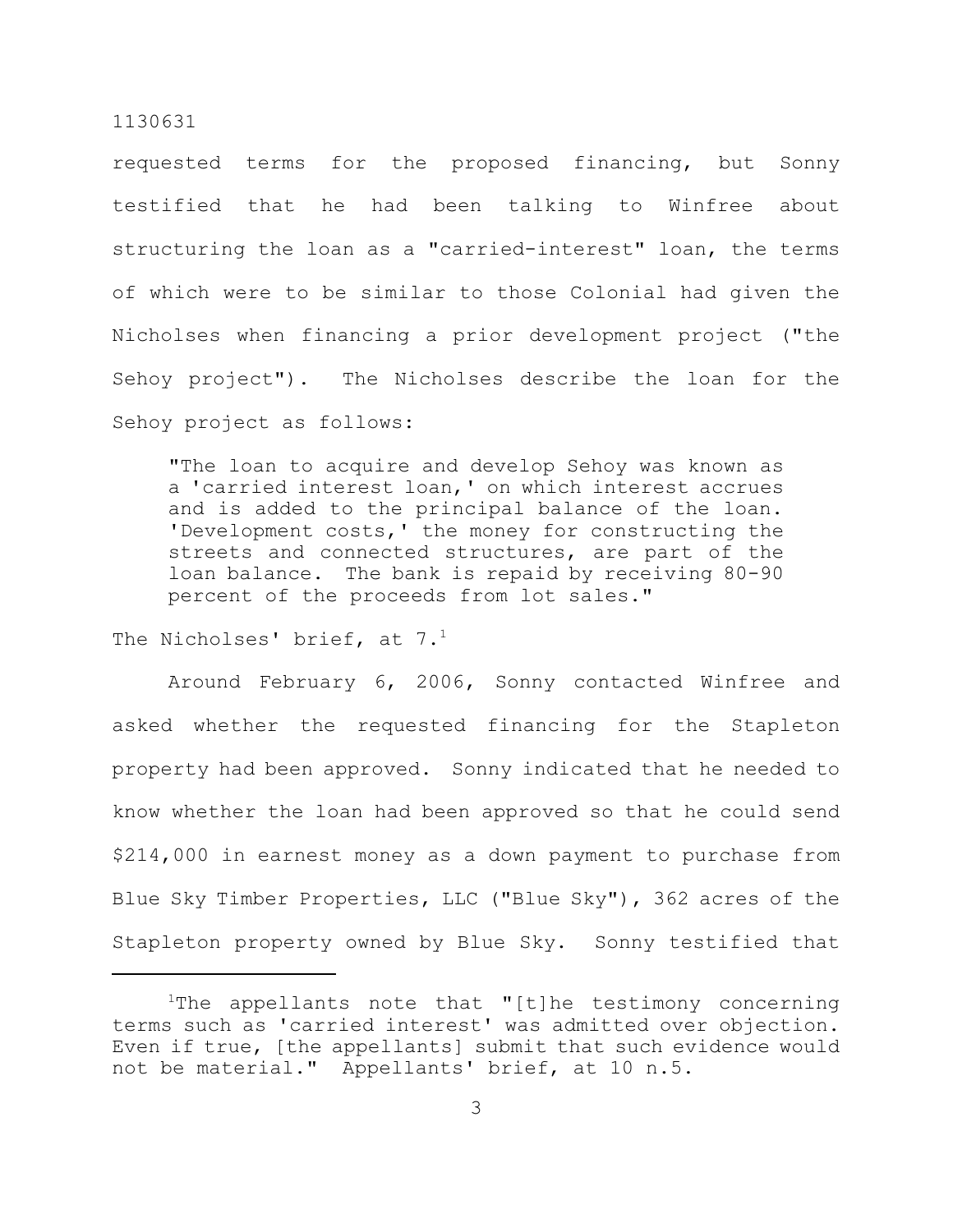Winfree told him that the loan had been approved and that he could send the earnest money, which, Sonny states, was nonrefundable. Sonny paid the earnest money for the purchase of the 362 acres from Blue Sky. On February 13, Winfree informed Sonny that Colonial had not yet approved the loan for the Stapleton property, which included the 362 acres.<sup>2</sup>

In mid-February 2006, the Nicholses met with Winfree and Fullington, who was Winfree's supervisor at Colonial, to discuss the financing for the Stapleton property. Laura Hotard Scott, who worked as Sonny's executive assistant on development projects, also attended the meeting. Sonny testified that, at the meeting, Fullington apologized to the Nicholses, stating that Colonial could not make a carriedinterest loan for the Stapleton property at that time but that, if the Nicholses would pay the interest on the loan for the first two years, Colonial would "put the interest from that property onto the development loan," i.e., it would carry

<sup>&</sup>lt;sup>2</sup>The appellants argue that, although Sonny says that the \$214,000 earnest money was nonrefundable, the Nicholses' contract with Blue Sky was not effective until signed by Blue Sky, which, the appellants argue, did not occur until February 21. The Nicholses were informed on February 13 that the loan had not been approved. Thus, the appellants argue, the Nicholses had time to get their earnest money back from Blue Sky.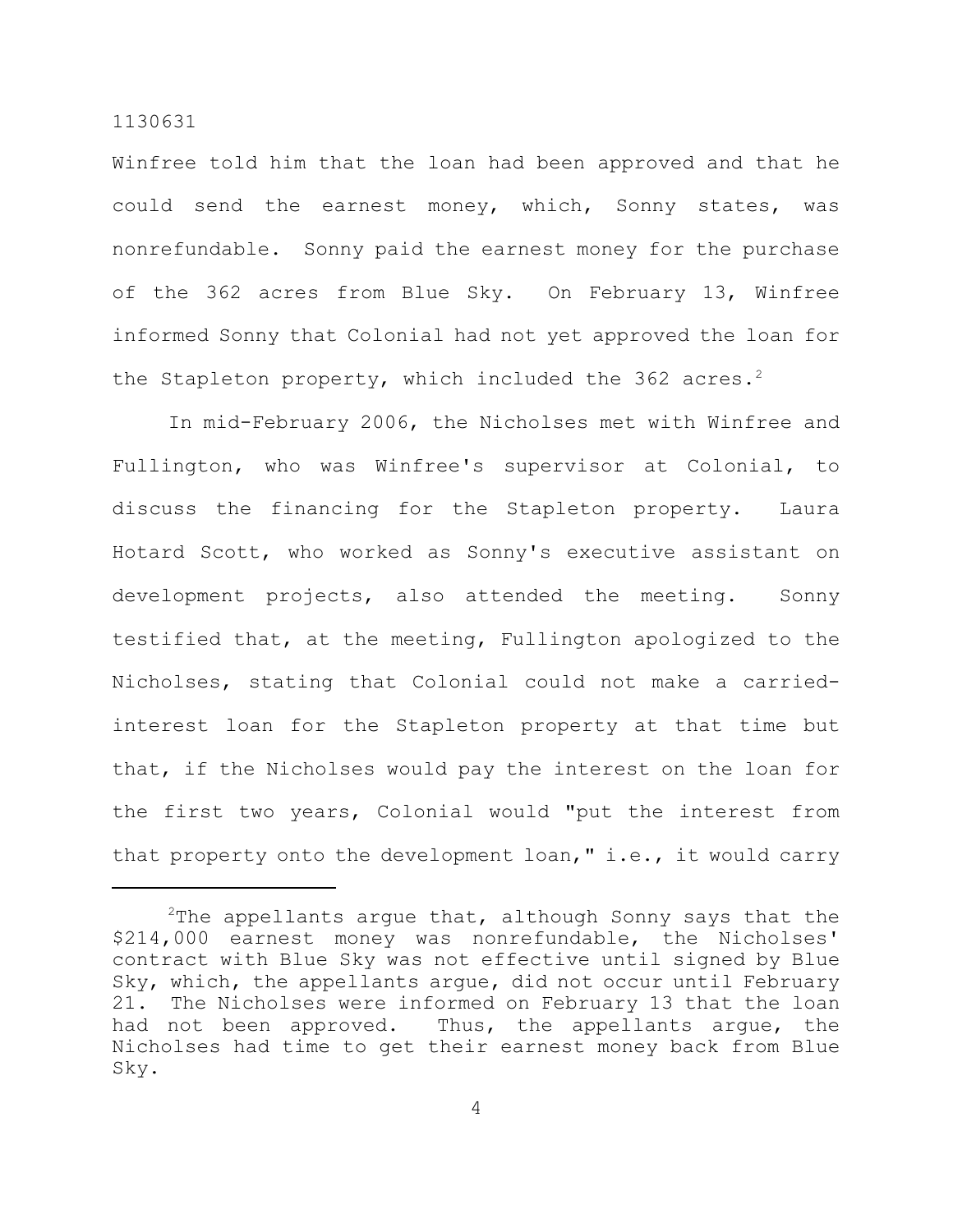the interest on the loan going forward. Scott also testified that Fullington promised the Nicholses, if they would "do the initial purchase of the land and pay the interest for two years, that after that two-year period, [Colonial] would ... rework the loan with the interest and the development costs to proceed with the project." Fullington testified that he did not remember making that promise.

On February 27, 2006, the Nicholses executed a loan agreement with Colonial, in which Colonial agreed to lend the Nicholses, "upon the terms and subject to the conditions herein set forth, a loan in the principal amount up to but not exceeding the sum of \$2,734,515.00," which was to be "used by [the Nicholses] for business purposes only to purchase the [Stapleton] property." The loan agreement went on to provide that the loan would be "evidenced by and subject to the terms of a promissory note of even date herewith in a form satisfactory to [Colonial], executed by [the Nicholses], and any renewals, modifications or extensions thereof" and would be secured by, among other things, a mortgage on the Stapleton property. The promissory note and mortgage were also executed on February 27, 2006.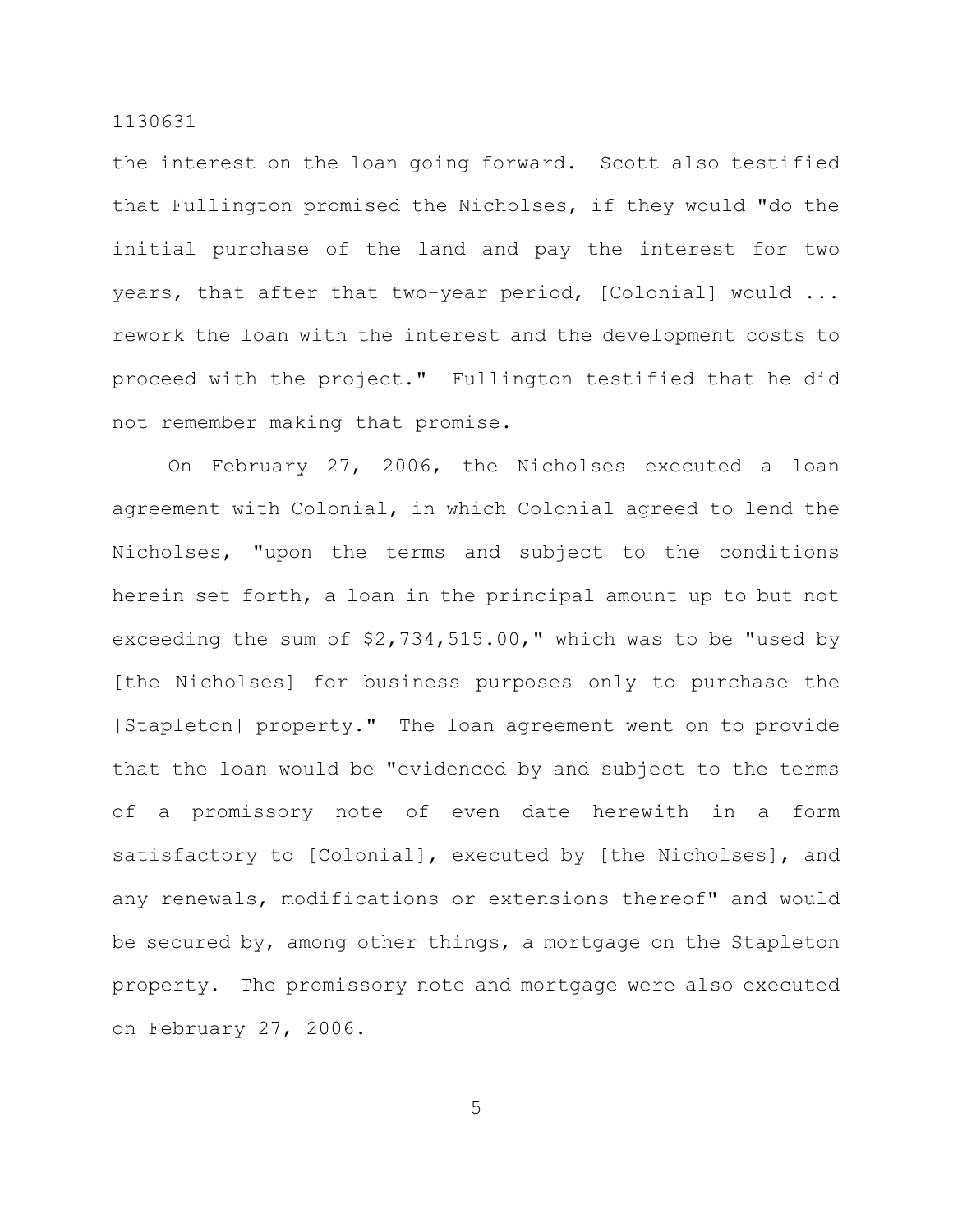Section 8.02 of the loan agreement provided, in pertinent part:

"All covenants, agreements, representations and warranties made herein or in connection herewith shall survive the execution and delivery hereof and shall continue in full force and effect so long as the Loan or other Liabilities, indebtedness or other obligations to [Colonial] are outstanding and unpaid, and each representation and warranty shall be deemed to have been reaffirmed at the time each advance is made hereunder."

Section 8.09 of the loan agreement provided, among other

things:

"[The loan] agreement, together with the Note and the other Loan Documents, constitutes and embodies the entire agreement and understanding between the parties, supersedes all prior agreements, representations and understandings related to the subject matter hereof or thereof, and may not be modified or amended except by a written agreement executed by the [Nicholses] and [Colonial]. No oral promise, agreement, representation or statement made by [Colonial] may be relied upon, or create any liabilities of [Colonial] and shall not be binding or have any effect whatsoever unless reduced to writing and executed by [Colonial]."

The promissory note provided, in pertinent part:

"[The Nicholses] ... HEREBY PROMISE TO PAY, to the order of Colonial Bank, N.A. or its assigns ..., to such account or place as the holder hereof may designate in writing, the principal sum of TWO MILLION SEVEN HUNDRED THIRTY FOUR THOUSAND FIVE HUNDRED FIFTEEN and NO/100 UNITED STATES DOLLARS (US \$2,734,515.00) or such lesser amount as shall be outstanding at maturity, together with interest on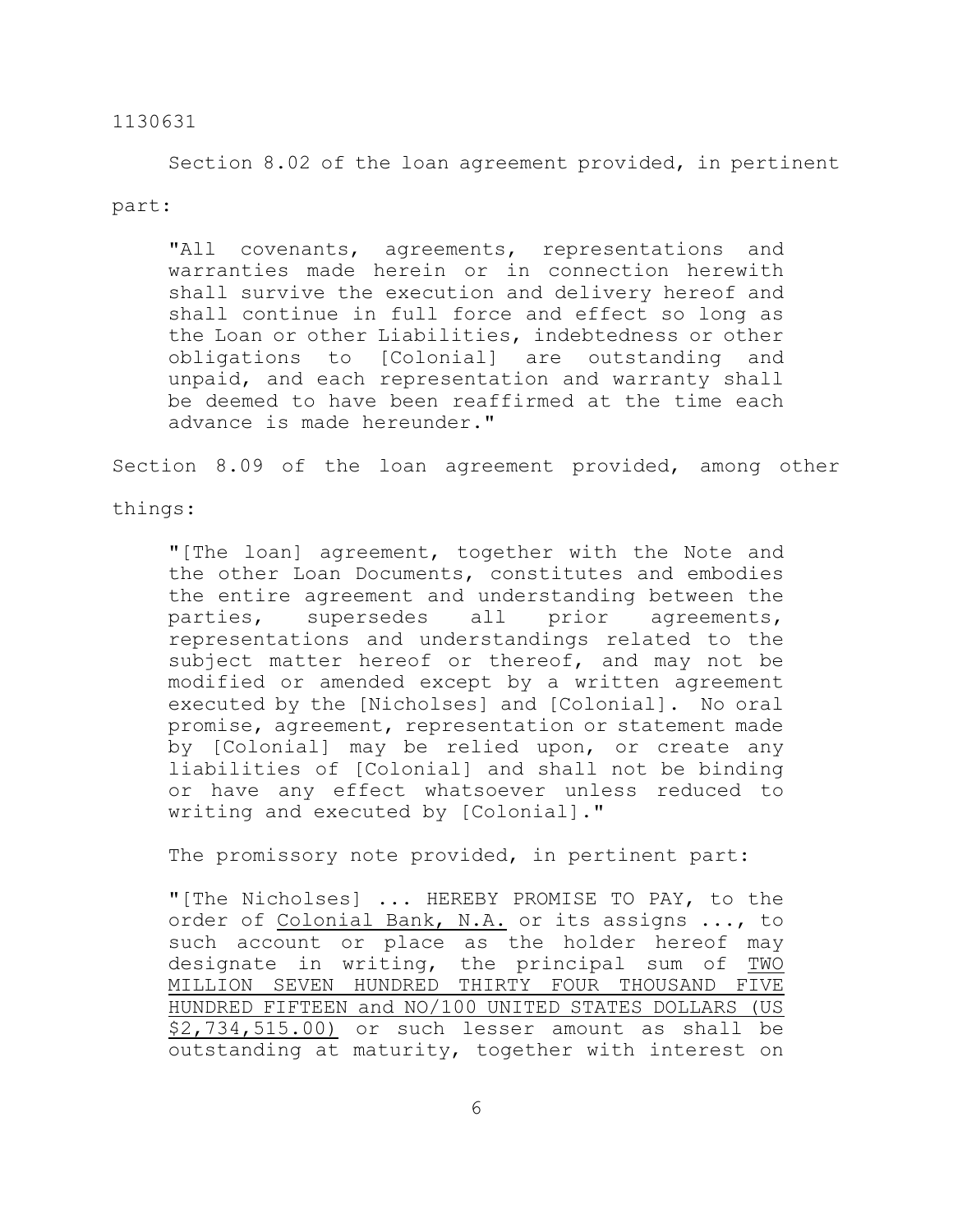the outstanding principal amount of this Note from the date hereof until such principal has been paid in full, at a variable rate per annum equal to the 30-day LIBOR Index plus 2.25 percent to be adjusted with a floor of 6.86%. [The Nicholses] shall pay interest monthly on the 27th day of each month commencing March 27, 2006 and the 27th day of each month thereafter. The outstanding principal amount under this Note, together with all unpaid interest and any other costs outstanding pursuant to the Loan Documents shall be due and payable on February 27, 2008 (the 'Maturity Date')."

Using the loan funds, the Nicholses purchased the Stapleton property and began paying interest on the loan, in accordance with the terms of the loan documents. Sonny testified that in late 2007, as the maturity date on the note approached, he began contacting Colonial regarding renewing the loan; he further testified that, around the same time, Winfree became slow to communicate with him. Sonny also testified that before the February 27, 2008, maturity date on the promissory note, he spoke to Fullington about renewing the loan, with Colonial carrying the interest going forward. The February 27 maturity date passed without any change being made to the terms of the loan.

On March 11, 2008, the Nicholses were notified that Colonial would not carry the interest on the loan or provide additional funds for development of the property. On March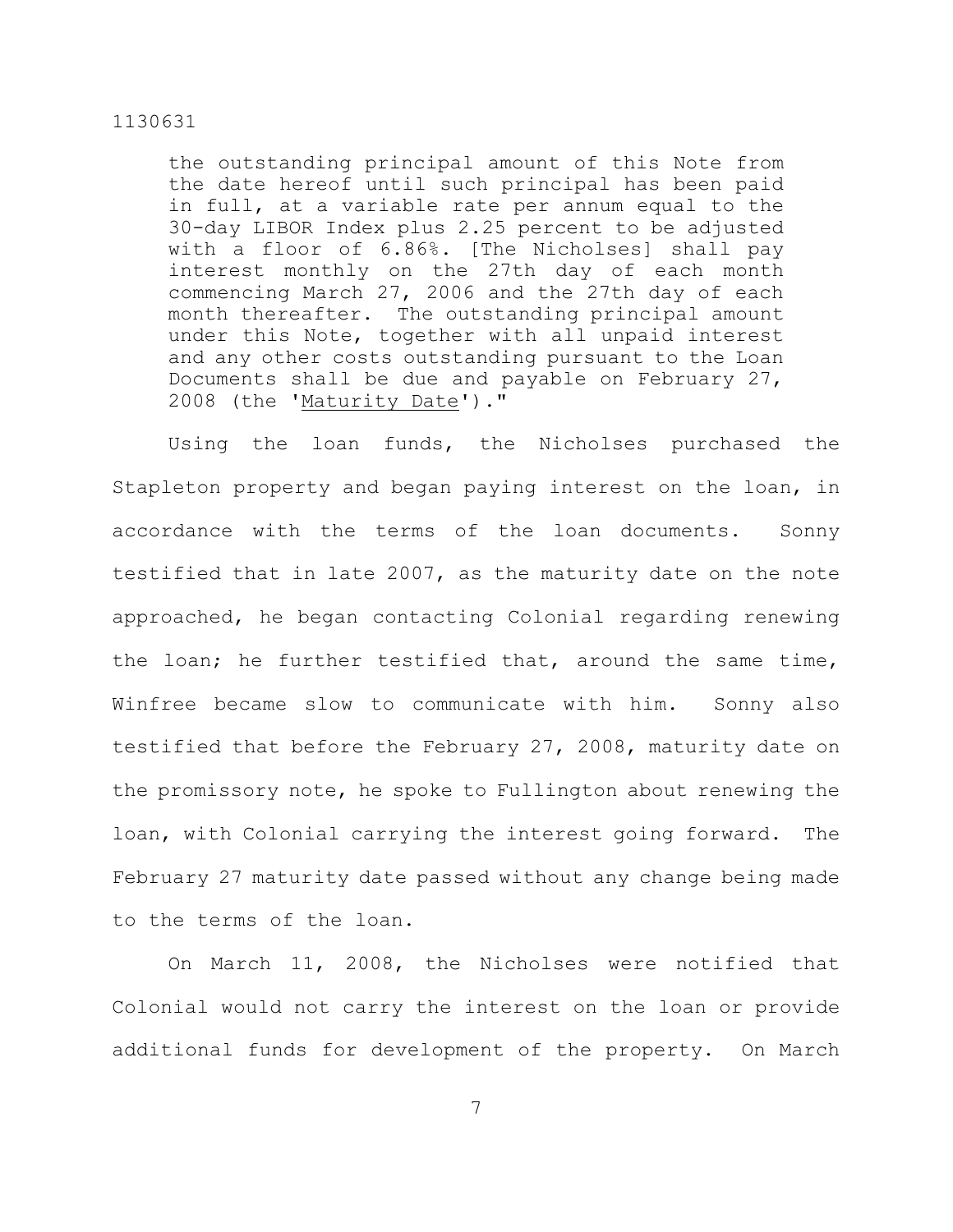18, 2008, the Nicholses signed the first of several 90-dayextension agreements, in which they promised to continue paying interest pursuant to the terms of the original loan documents in exchange for extending the maturity date on the note. Sonny testified that, at the time he signed the loanextension agreements, he was in severe financial distress because of Colonial's failure to carry the interest on the loan.

On September 18, 2008, the Nicholses entered into another 90-day-extension agreement for repayment of the loan. The September 18 extension included both 'release' and 'covenant not to sue' provisions. The release provision of the September 18 extension provided, in pertinent part:

"In consideration of the agreements of [Colonial] contained herein and for other good and valuable consideration, the receipt and sufficiency of which is hereby acknowledged, [the Nicholses] ... hereby absolutely, unconditionally and irrevocably release[], remise[] and forever discharge[] [Colonial], and its successors and assigns, ... ([Colonial] and all such other Persons being hereinafter referred to collectively as the 'Releasees' and individually as a 'Releasee'), of and from all demands, actions, causes of action, suits, covenants, contracts, controversies, agreements, promises, sums of money, accounts, bills, reckonings, damages and any and all other claims, counterclaims, defenses, rights of set-off, demands and liabilities whatsoever ... of every name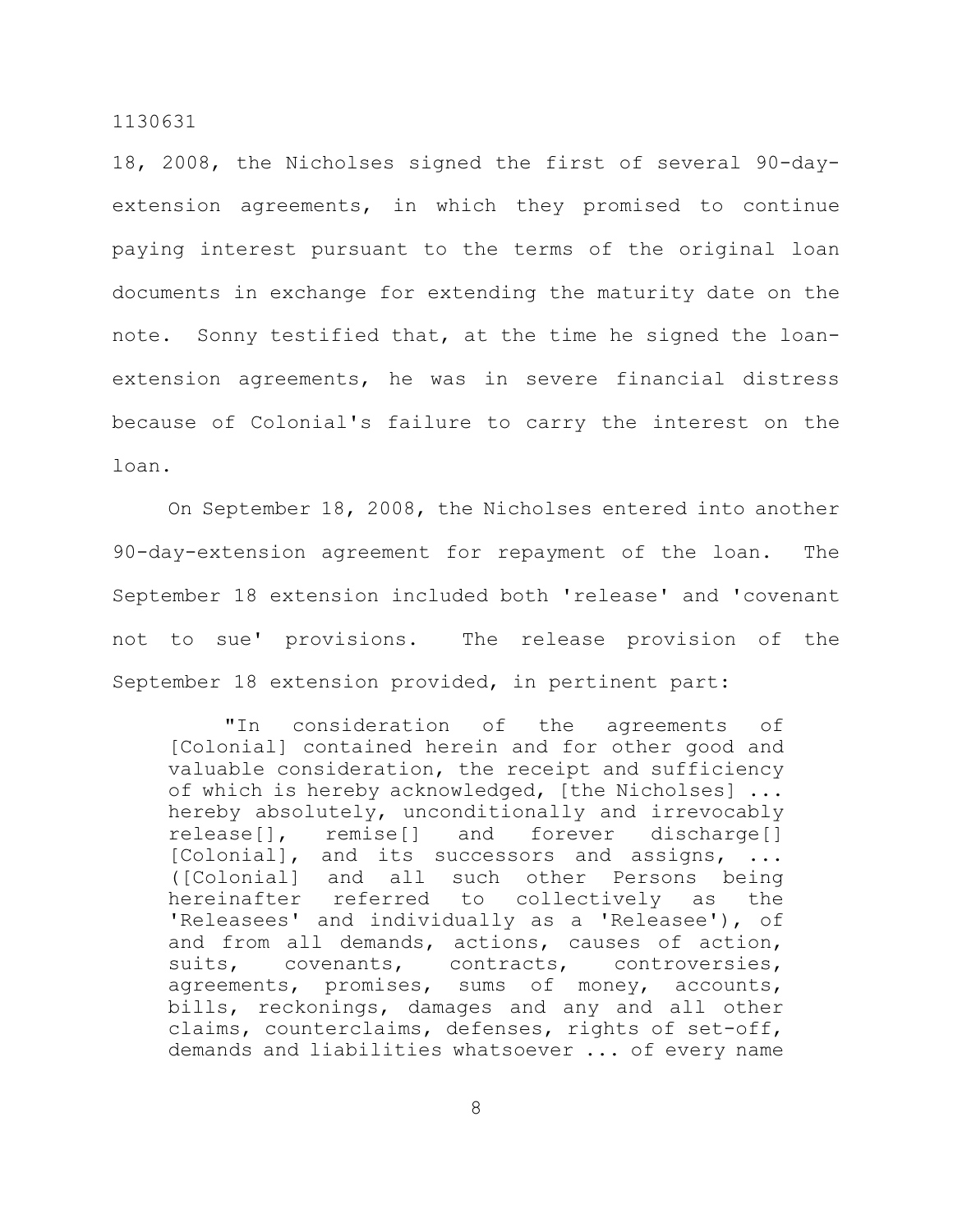and nature, known or unknown, suspected or unsuspected, both at law and in equity, which [the Nicholses] ... may now or hereafter own, hold, have or claim to have against the Releasees or any of them for, upon, or by reason of any circumstances, action, cause or thing whatsoever which arose or has arisen at any time on or prior to the day and date of this Agreement, including, without limitation, for or on account of, or in relation to, or in any way in connection with the Premises, ... the purchase thereof, the originator of any loan related to the Premises, ... the Loan Documents or this Agreement or transactions thereunder or related therein."

Sonny argues that in late 2008 and early 2009 he made proposals to Colonial on how the Nicholses might reduce the loan balance. He also testified that he continued to discuss development of the Stapleton property with Colonial throughout 2008 and that Colonial's officers expressed concerns about whether a market existed for the planned development on the property. Sonny testified that he talked to Fullington about selling five-acre parcels on the Stapleton property. Sonny testified that Fullington said, "Show me there's a market," which, Sonny testified, he understood to mean that, if Sonny could show Colonial that a market existed for five-acre parcels, Colonial would lend the Nicholses additional money to develop the Stapleton property to serve that market. Fullington testified, however, that he made no promise to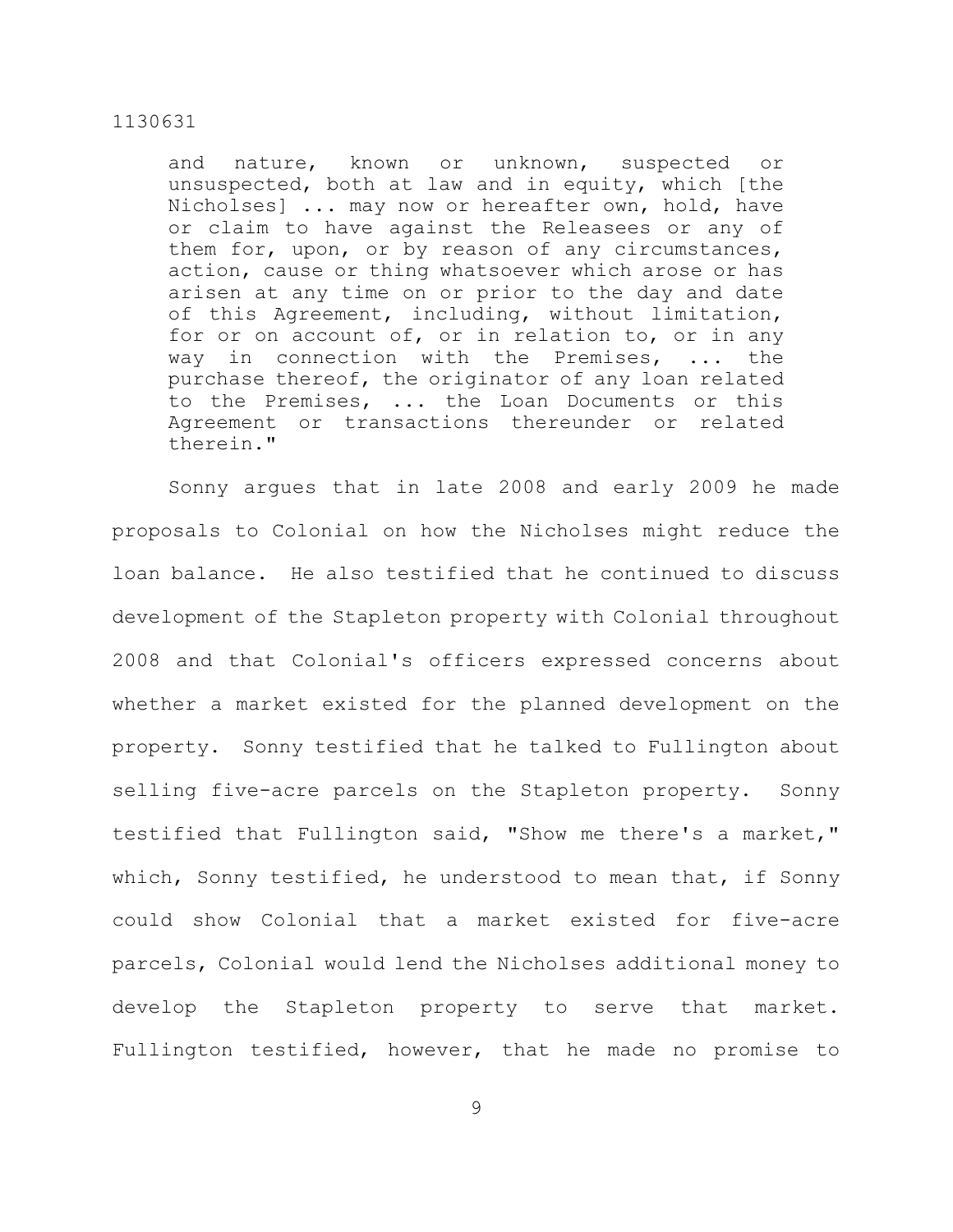Sonny on behalf of Colonial that if Sonny could demonstrate that a market existed for five-acre parcels on the Stapleton property, Colonial would lend the Nicholses additional money to develop that property.

On June 5, 2009, the Nicholses and Colonial executed a "First Amendment to Loan and Security Agreement," in which Colonial agreed to extend the maturity date on the note for one year in exchange for a principal-reduction payment of \$135,000 from the Nicholses. The parties renewed the promissory note with a new maturity date of June 5, 2010. Aside from a few specific additions unrelated to our analysis here, the other terms of the loan agreement and other loan documents remained in effect. Sonny again testified that the Nicholses executed the amended loan agreement because Colonial's failure to renew the loan to the carry the interest had put them in a distressed financial condition.

Between June 10, 2009, and June 23, 2009, Sonny and his son obtained sales contracts for eight parcels of the Stapleton property, but Sonny testified that, when he showed those contracts to Fullington and asked Colonial to release the lots from the mortgage securing the promissory note on the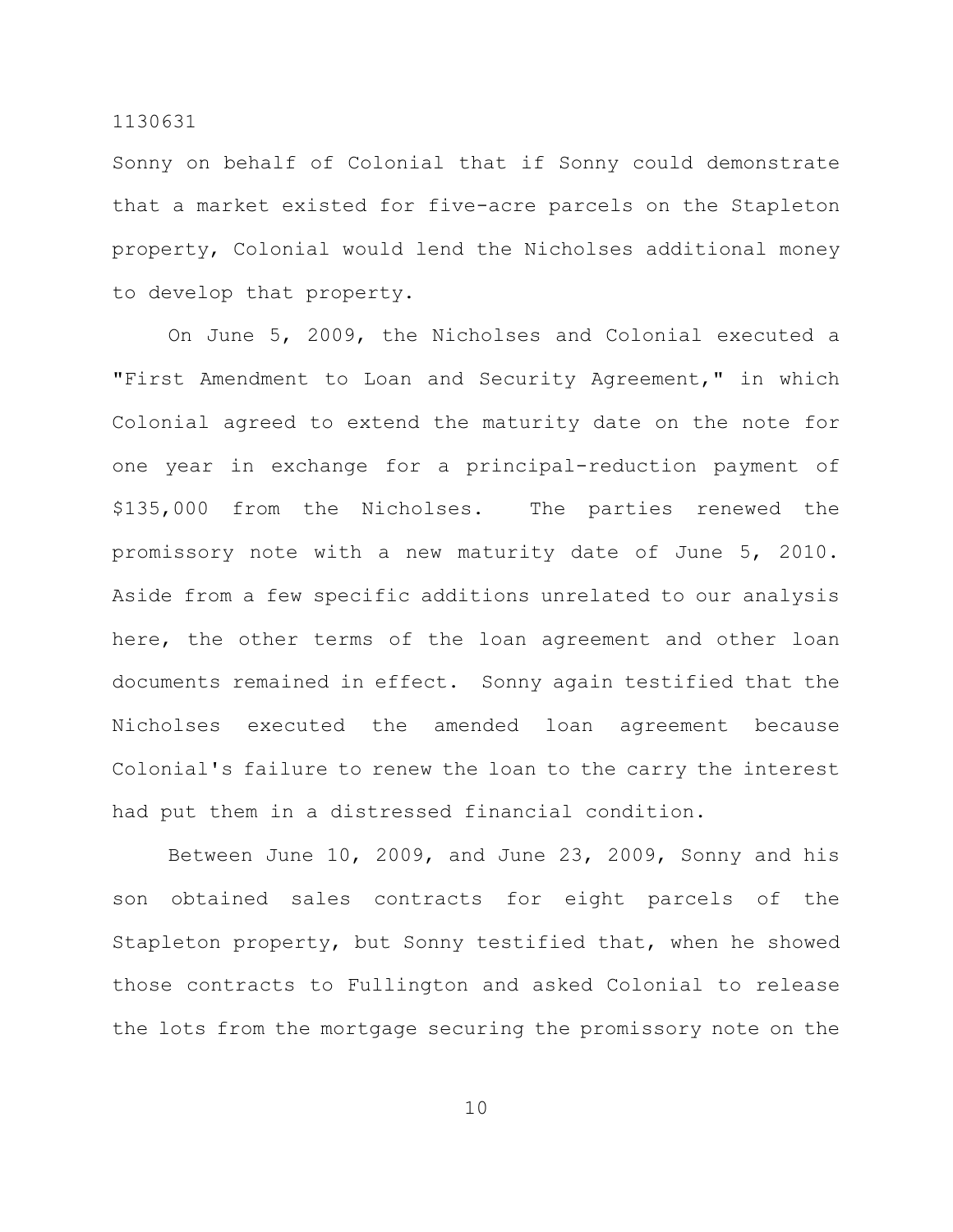property, Fullington insisted that Sonny provide him with closing dates for those sales, not merely sales contracts. Sonny testified that he and Fullington reached an agreement that, as a condition to releasing the parcels from the mortgage, Colonial would receive 80% of the proceeds from the sale of parcels on the Stapleton property. Fullington testified that he agreed to ask Colonial about releasing the parcels for 80% of the sales proceeds but that Colonial did not immediately agree to that arrangement. Sonny testified that, after his meeting with Fullington, he spent \$55,000 to have a plat created for the Stapleton property so that he would be able to close the sales.

Colonial failed, and on August 14, 2009, the FDIC assumed control of its assets and liabilities. The FDIC sold many of Colonial's assets and liabilities to BB&T, including the Nicholses' loan. Fullington was hired by BB&T; Winfree was not. In October 2009, Fullington informed Sonny that BB&T would release lots from the mortgage in exchange for 90% of the sale proceeds. Sonny testified that because of the delay in getting the lots released from the mortgage, Sonny was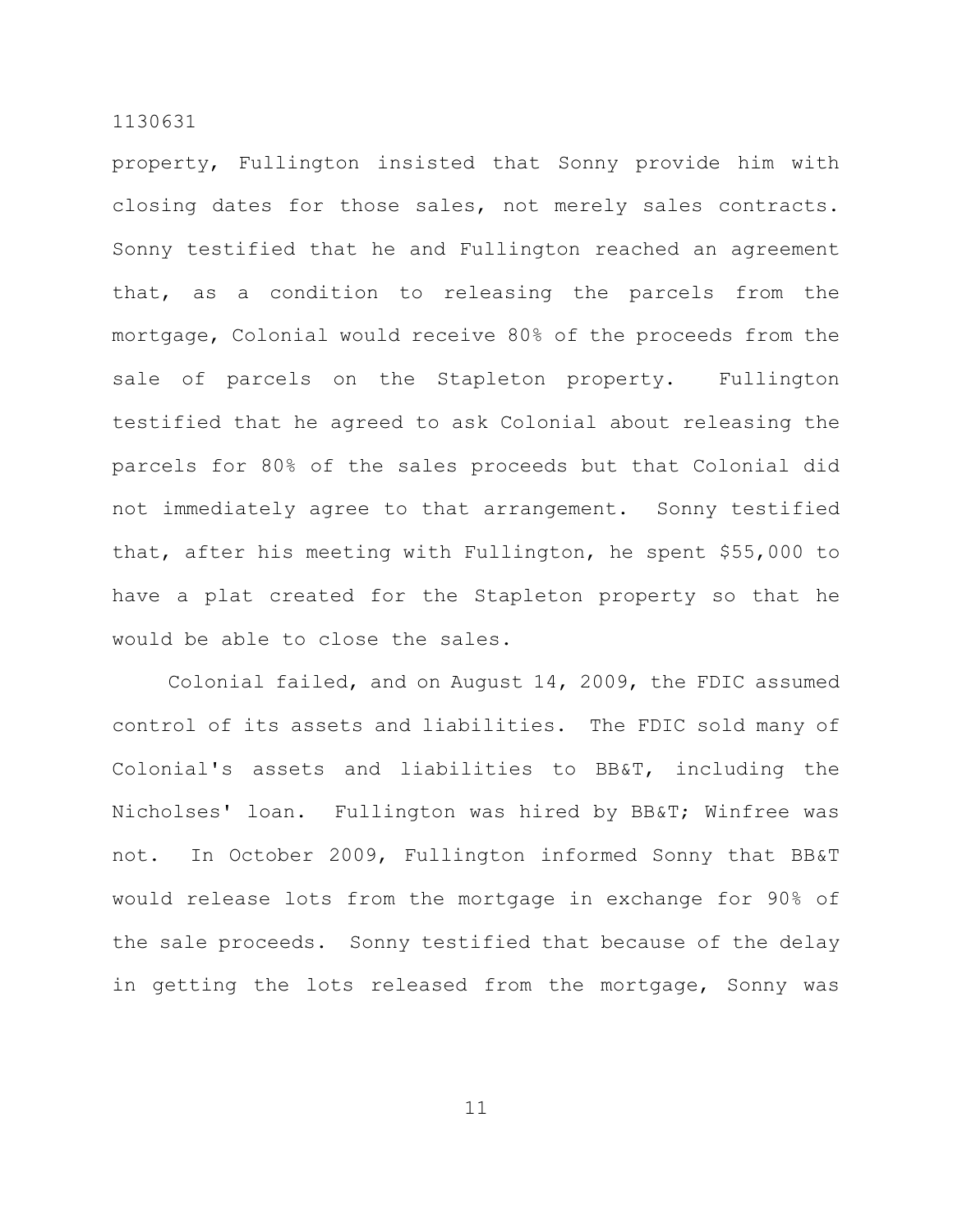successful in closing only four of the sales for which he had initially obtained contracts.

In early November 2009, BB&T informed the Nicholses that it would not lend them additional funds to develop the property. Sonny testified that this was the first time he had been informed that no development loan would be forthcoming. The Nicholses stopped making interest payments on the loan in November 2009. On March 10, 2010, the Nicholses sued the appellants and fictitiously named defendants, alleging fraud, reformation, negligence, wantonness, and breach of fiduciary duty against all appellants. Against BB&T, the Nicholses also alleged a claim of unjust enrichment and sought damages on a theory of promissory estoppel. The appellants separately moved the circuit court to dismiss the complaint pursuant to Rule 12(b)(6), Ala. R. Civ. P., alleging that the Nicholses had failed to state a claim upon which relief could be granted. BB&T also filed a counterclaim, alleging that the Nicholses had defaulted on their obligations under the June 5, 2009, promissory note and seeking damages related to that default. The appellants also moved to strike the Nicholses' demand for a jury trial on the basis that the Nicholses had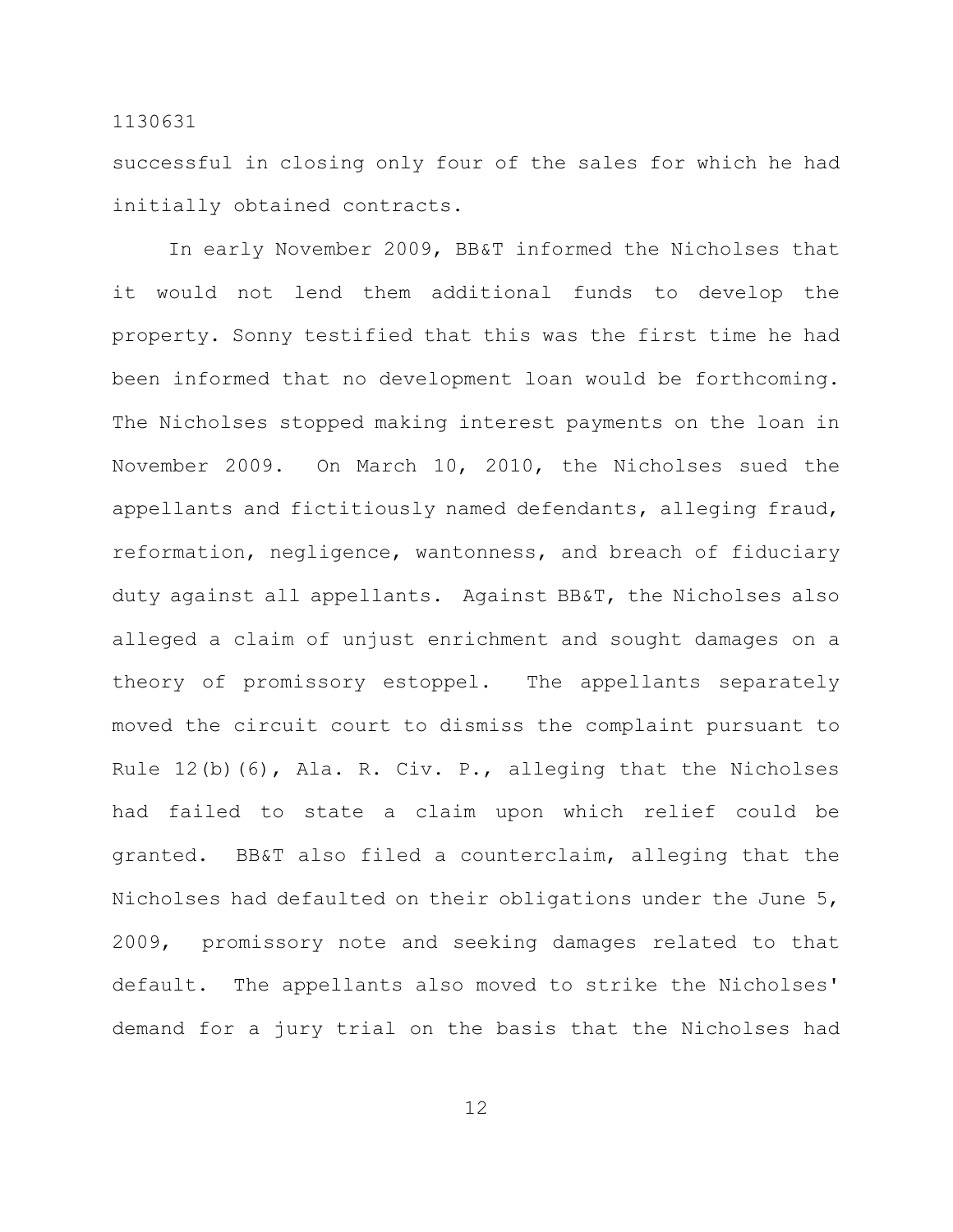waived their right to a jury trial in the promissory note. The circuit court denied the motions to dismiss the complaint but granted the motion to strike the request for a jury trial.

In July 2012, the Nicholses amended their complaint to add a claim alleging breach of contract against BB&T and to request a judgment declaring the parties' obligations to each other in light of BB&T's counterclaim. The appellants moved the circuit court for a summary judgment, alleging, among other things, that the Nicholses' claims were barred by the Statute of Frauds. The circuit court denied that motion. The appellants moved the circuit court to strike the first amended complaint, and the circuit court denied the motion. BB&T filed a supplemental motion for a partial summary judgment, alleging that the Nicholses' breach-of-contract claim, which had been added in the amended complaint, was barred by the Statute of Frauds, which motion was also denied.

The circuit court held a trial on three separate days between October 2012 and September 2013. At the close of the Nicholses' evidence and again at the close of the appellants' evidence, the appellants moved for a judgment on partial findings, pursuant to Rule 52, Ala. R. Civ. P. Those motions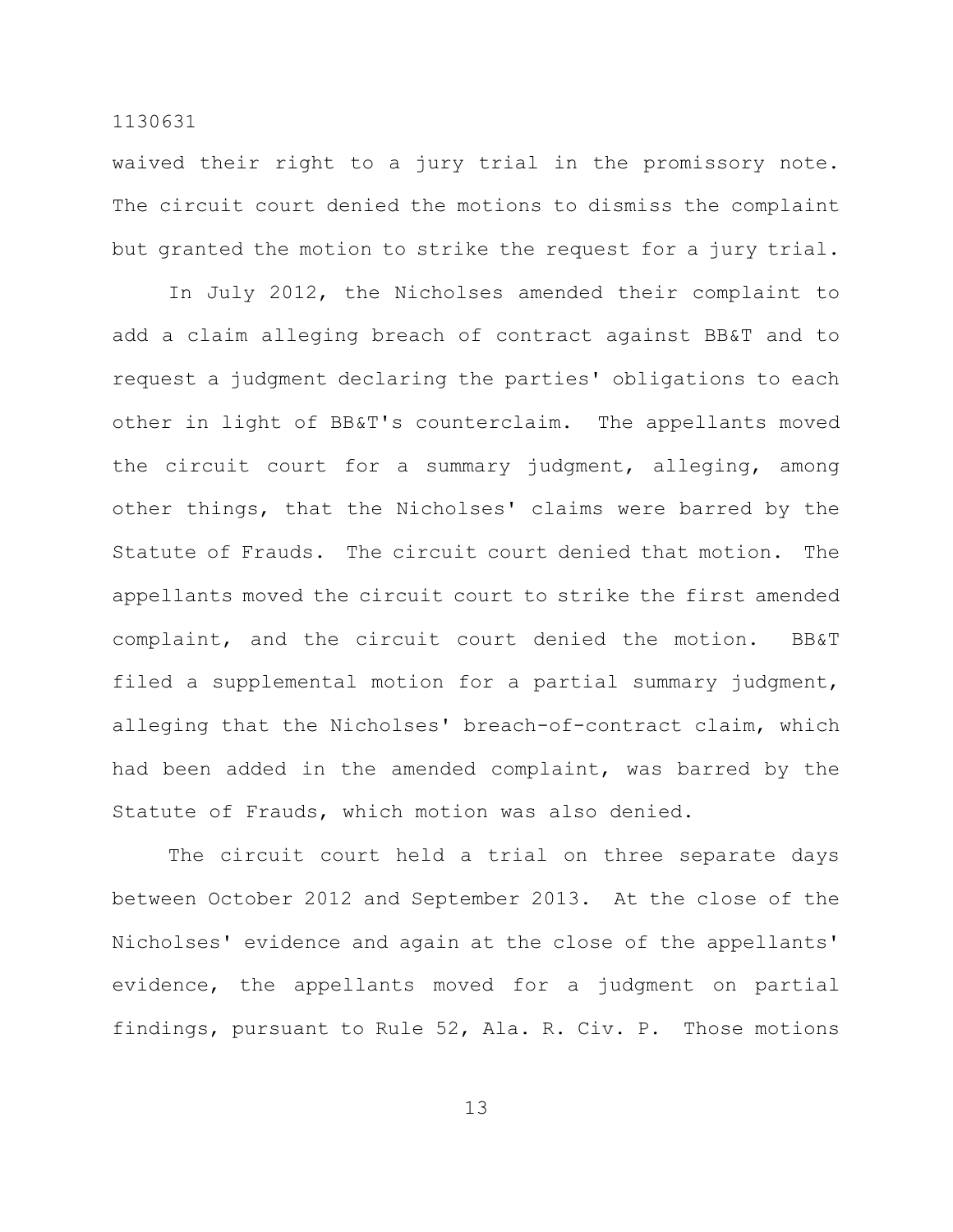were denied. On November 5, 2013, the circuit court entered a judgment in favor of the Nicholses on their claims against the appellants, awarding them \$642,000 against Winfree and \$11,554,754.84 against Fullington and BB&T. The circuit court also found in favor of the Nicholses on BB&T's counterclaim against them. The circuit court did not provide in its judgment any findings of fact or conclusions of law, noting that no such findings or conclusions had been requested by the parties. Costs were taxed to the appellants.

The appellants filed a motion to alter, amend, or vacate the circuit court's judgment and moved the circuit court to make specific findings of fact and to itemize the damages. On November 25, 2013, the appellants also moved for a stay of the judgment and a supersedeas bond. The stay and the bond were granted. The motion to alter, amend, or vacate was denied by operation of law.

## Issues

The appellants allege several grounds as reasons for which, they argue, the circuit court erred in entering a judgment in favor of the Nicholses. Specifically, they argue that the Nicholses' claims are precluded under the Statute of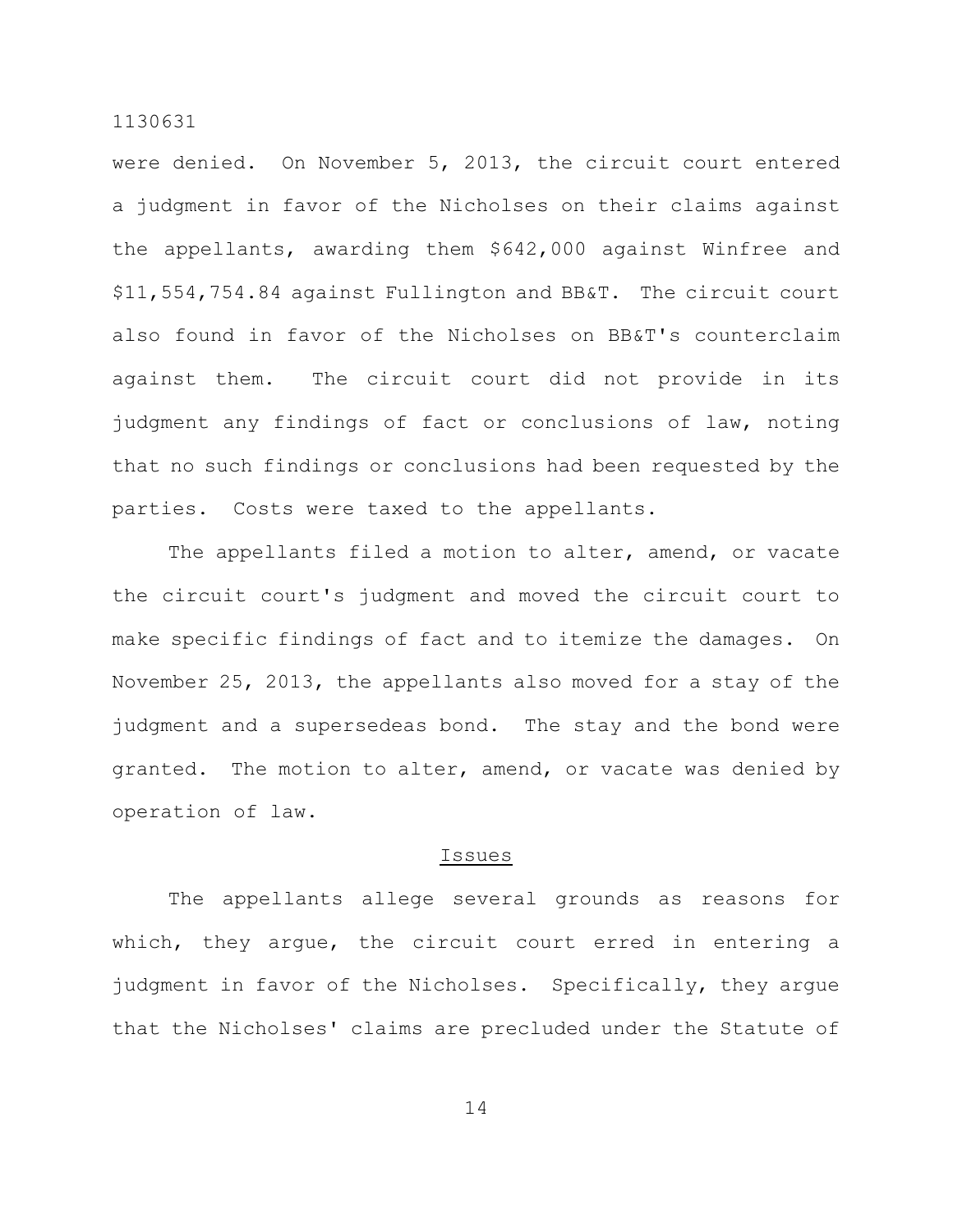Frauds, that the circuit court erred by allowing parol evidence of the alleged oral promises that contradicted the written loan documents, and that the circuit court erred "by permitting the Nichols[es] to rely upon oral statements which were not sufficiently definite to be enforceable." Appellants' brief, at 4.

The appellants also argue that the Nicholses' recovery is barred pursuant to the legal doctrine set forth in D'Oench, Dume & Co. v. FDIC, 315 U.S. 447 (1842), and the applicable statute of limitations and that the circuit court erred by failing to find that any reliance by the Nicholses on the alleged oral promises by the appellants was unreasonable as a matter of law. The appellants also argue that the circuit court erred by failing to enforce the release provisions in the loan documents.

The appellants also argue that the circuit court erred "in admitting the testimony of expert witnesses who were not disclosed timely, who were incompetent to testify, or who were permitted to testify on matters of law" and by allowing the Nicholses to amend their complaint more than two years after initiating the action without seeking leave of the court or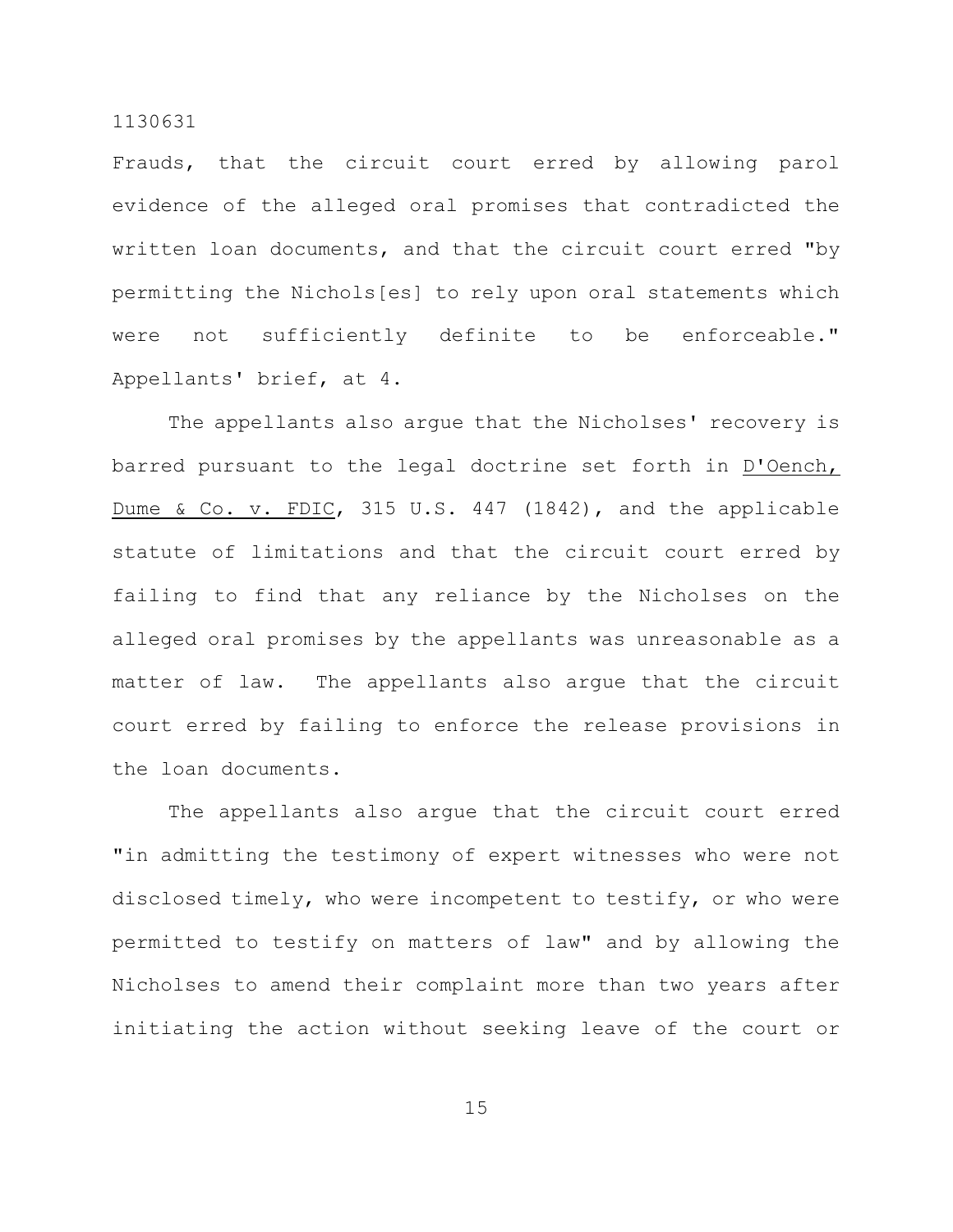otherwise showing good cause. Appellants' brief, at 6-7. Finally, BB&T argues that the circuit court erred in denying its counterclaim against the Nicholses.

# Standard of Review

"Because the trial court heard ore tenus evidence during the bench trial, the ore tenus standard of review applies. Our ore tenus standard of review is well settled. '"When a judge in a nonjury case hears oral testimony, a judgment based on findings of fact based on that testimony will be presumed correct and will not be disturbed on appeal except for a plain and palpable error."' Smith v. Muchia, 854 So. 2d 85, 92 (Ala. 2003) (quoting Allstate Ins. Co. v. Skelton, 675 So. 2d 377, 379 (Ala. 1996)).

"'....'

"... However, 'that presumption [of correctness] has no application when the trial court is shown to have improperly applied the law to the facts.' Ex parte Board of Zoning Adjustment of Mobile, 636 So. 2d 415, 417 (Ala. 1994)."

Kennedy v. Boles Invs., Inc., 53 So. 3d 60, 67-68 (Ala. 2010).

Under the ore tenus standard, questions of law are reviewed de novo, see R&G, LLC v. RCH IV WB, LLC, 122 So. 3d 1253, 1256 (Ala. 2013) ("We review questions of law de novo."), and, "'when a trial court makes no specific findings of fact, "this Court will assume that the trial judge made those findings necessary to support the judgment."'"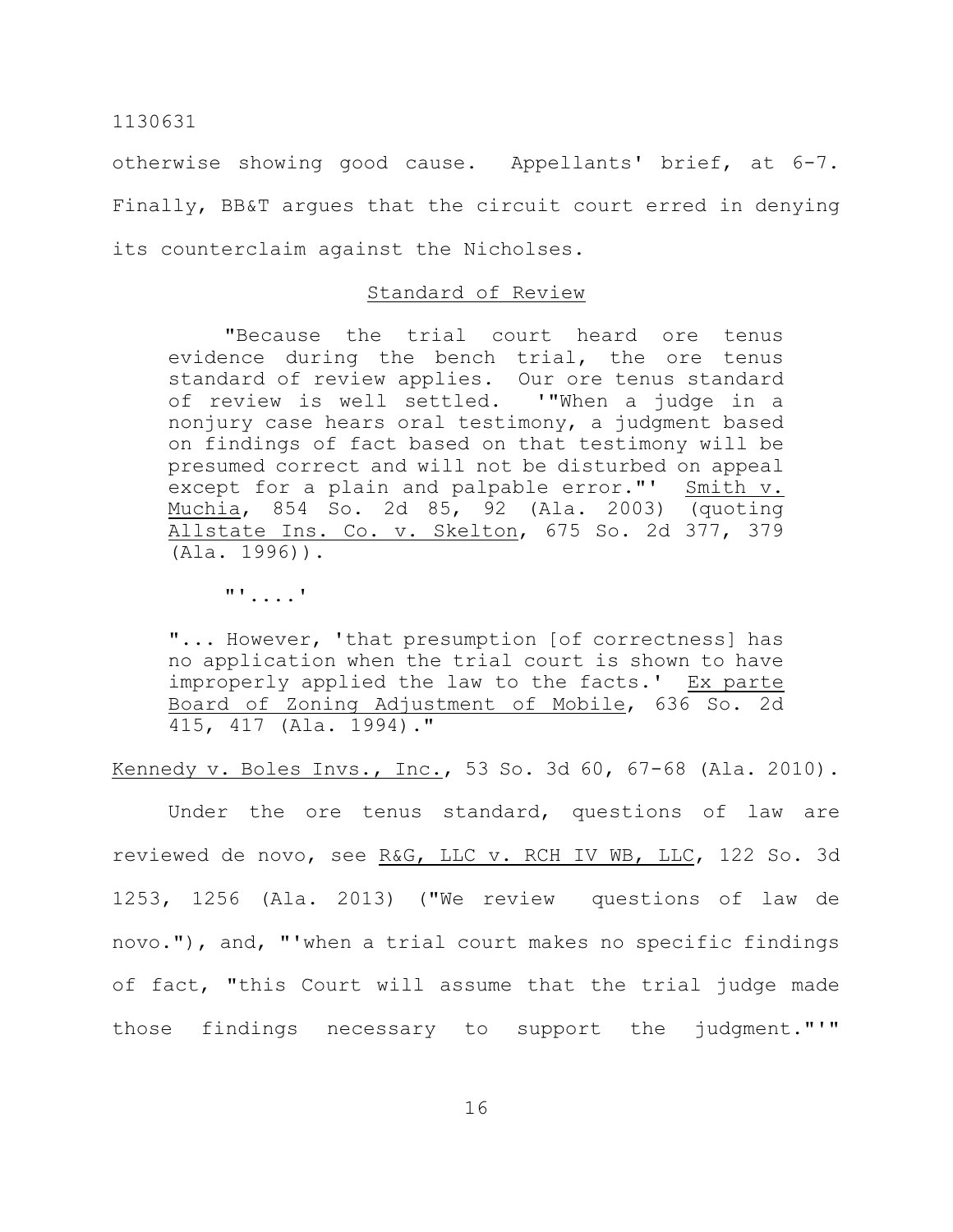Merchants Bank v. Head, [Ms. 1121142, May 30, 2014] So. 3d , (Ala. 2014) (quoting New Props., L.L.C. v. Stewart, 905 So. 2d 797, 799 (Ala. 2004), quoting in turn Transamerica Commercial Fin. Corp. v. AmSouth Bank, N.A., 608 So. 2d 375, 378 (Ala. 1992)).

# Analysis

The appellants first argue that the circuit court erred in entering a judgment in favor of the Nicholses because "[t]he Alabama Statute of Frauds bars all of the Nichols[es]' claims as a matter of law." Appellants' brief, at 25. Alabama's Statute of Frauds provides:

"In the following cases, every agreement is void unless such agreement or some note or memorandum thereof expressing the consideration is in writing and subscribed by the party to be charged therewith or some other person by him thereunto lawfully authorized in writing:

"....

"(7) Every agreement or commitment to lend money, delay or forebear repayment thereof or to modify the provisions of such an agreement or commitment except for consumer loans with a principal amount financed less than \$25,000 ...."

§ 8-9-2, Ala. Code 1975.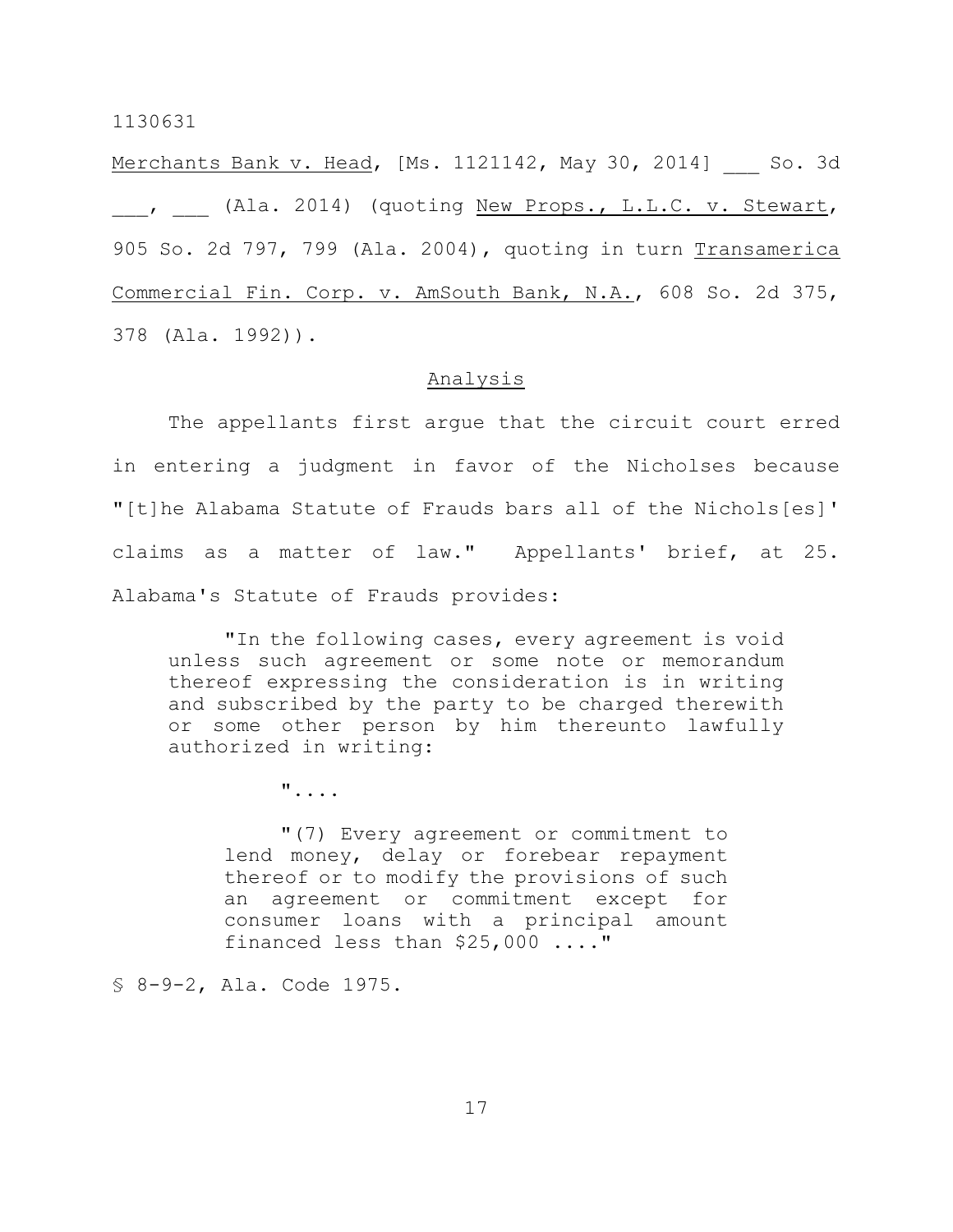The Nicholses' breach-of-contract claim against BB&T is based on Fullington's alleged promises that Colonial would carry the interest on the loan after the initial two-year term and would lend the Nicholses additional money for development of the Stapleton property. No party disputes that such agreements are subject to the Statute of Frauds. The parties disagree, however, as to whether the existing agreements satisfy the requirement in § 8-9-2 that the agreements to carry interest on the loan and to lend additional money be memorialized in writing.

The appellants argue that there are no written documents memorializing the alleged promises to carry the interest on the loan or to lend the Nicholses additional money to fund development of the Stapleton property. The Nicholses argue, in contrast, that § 8.02 of the loan agreement provides for the "survival" of "agreements ... made ... in connection" with the initial loan and that the mortgage contemplates the assumption of additional debt that would be secured by the property subject to the mortgage. The Nicholses also cite "memoranda signed by [Colonial]" that, they argue, "reflect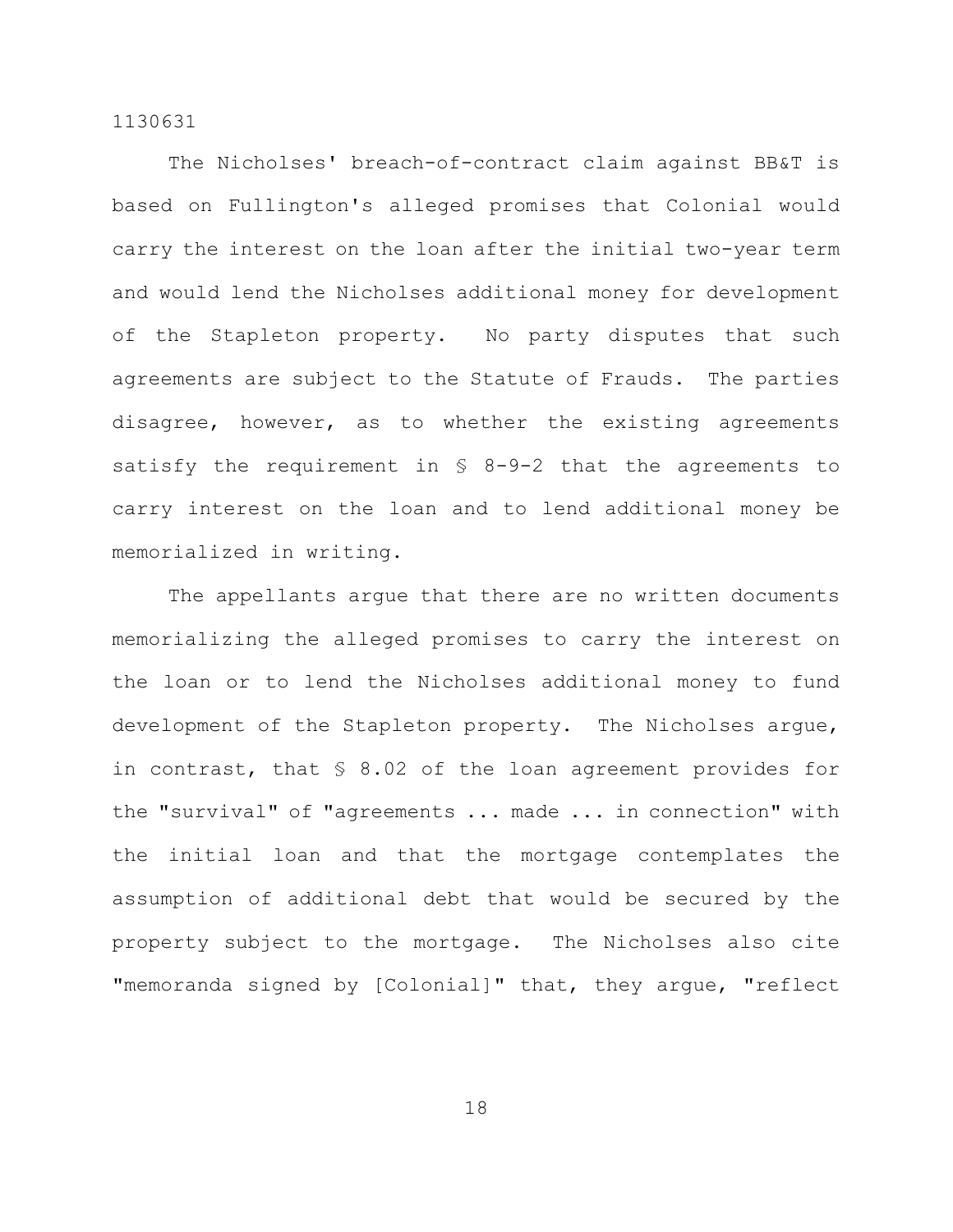the essential terms of the agreement and the consideration." The Nicholses' brief, at 37. The Nicholses arque:

"The [memoranda] indicate that the loan will be repaid from 'future development' of the land. Moreover, according to these memoranda, Sonny will 'hold the property for a period of at least two years before development.' The memoranda describe a 'maturity' date for the loan in two years, but other parts show that payment is not expected at that time. The documents show that the source of repayment is 'future development,' not to occur for at least two years."

The Nicholses' brief, at 38.

Citing Truck Rentals of Alabama, Inc. v. M.O. Carroll-Newton Co., 623 So. 2d 1106 (Ala. 1993), and City of Greenville v. Greenville Waterworks Co., 125 Ala. 625, 27 So. 764 (1900), the Nicholses argue that, in light of the loan agreement, the mortgage, and the memoranda, the "[a]ppellants are wrong to argue ... that there is no writing supporting any oral promise claimed by the Nichols[es]." The Nicholses' brief, at 38. However, the documents at issue in Truck Rentals and City of Greenville contained more than just the general language relied on by the Nicholses here. In Truck Rentals, this Court stated:

"We agree that the documents taken together suffice to meet the requirement of the Statute of Frauds. The negotiated contract constitutes an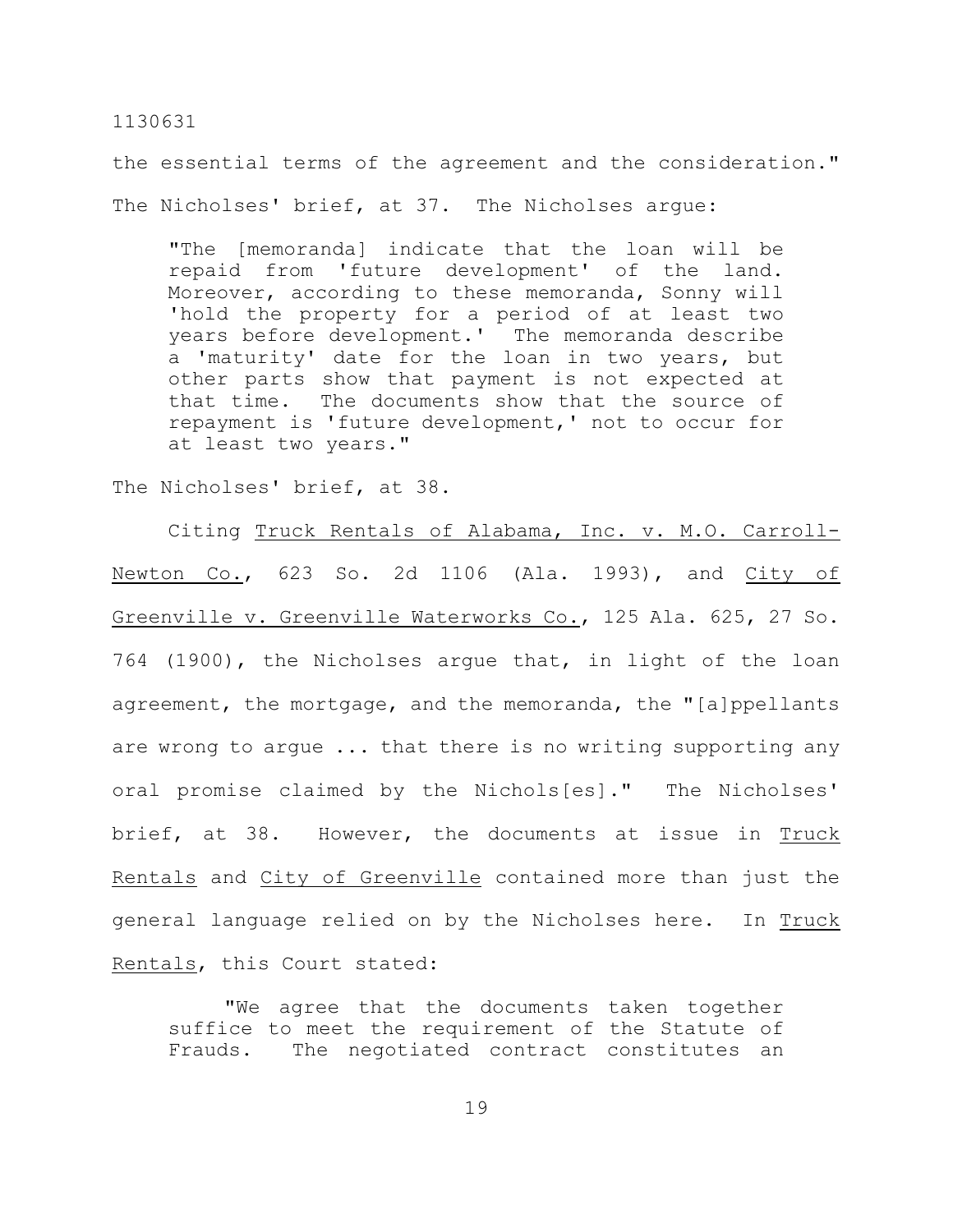'agreement or some note or memorandum thereof expressing the consideration ... in writing,' and the invoices submitted by [Truck Rentals of Alabama ('TRA')] to M.O. Carroll[-Newton Co. ('M.O. Carroll')], as well as TRA's endorsements of checks submitted by M.O. Carroll, are sufficient under these circumstances to meet the requirement of the Statute of Frauds that the writing be 'subscribed by the party to be charged therewith.'"

623 So. 2d at 1112. In City of Greenville, we noted that an ordinance passed by Greenville's city council, which set out the terms of the agreement sought to be enforced in that case, was sufficient to comply with the Statute of Frauds.

In contrast to Truck Rentals and City of Greenville, none of the documents cited by the Nicholses here includes any mention of carried interest on the loan or provides for an additional development loan for the Stapleton property. The general statements in the memoranda that repayment was anticipated through future development does not constitute an agreement to lend additional funds to enable that development. Contrary to the Nicholses' arguments, the alleged oral agreements to modify the loan after the initial two-year term so that the loan would carry interest going forward and to lend additional funds for development of the Stapleton property are not supported by writings sufficient to satisfy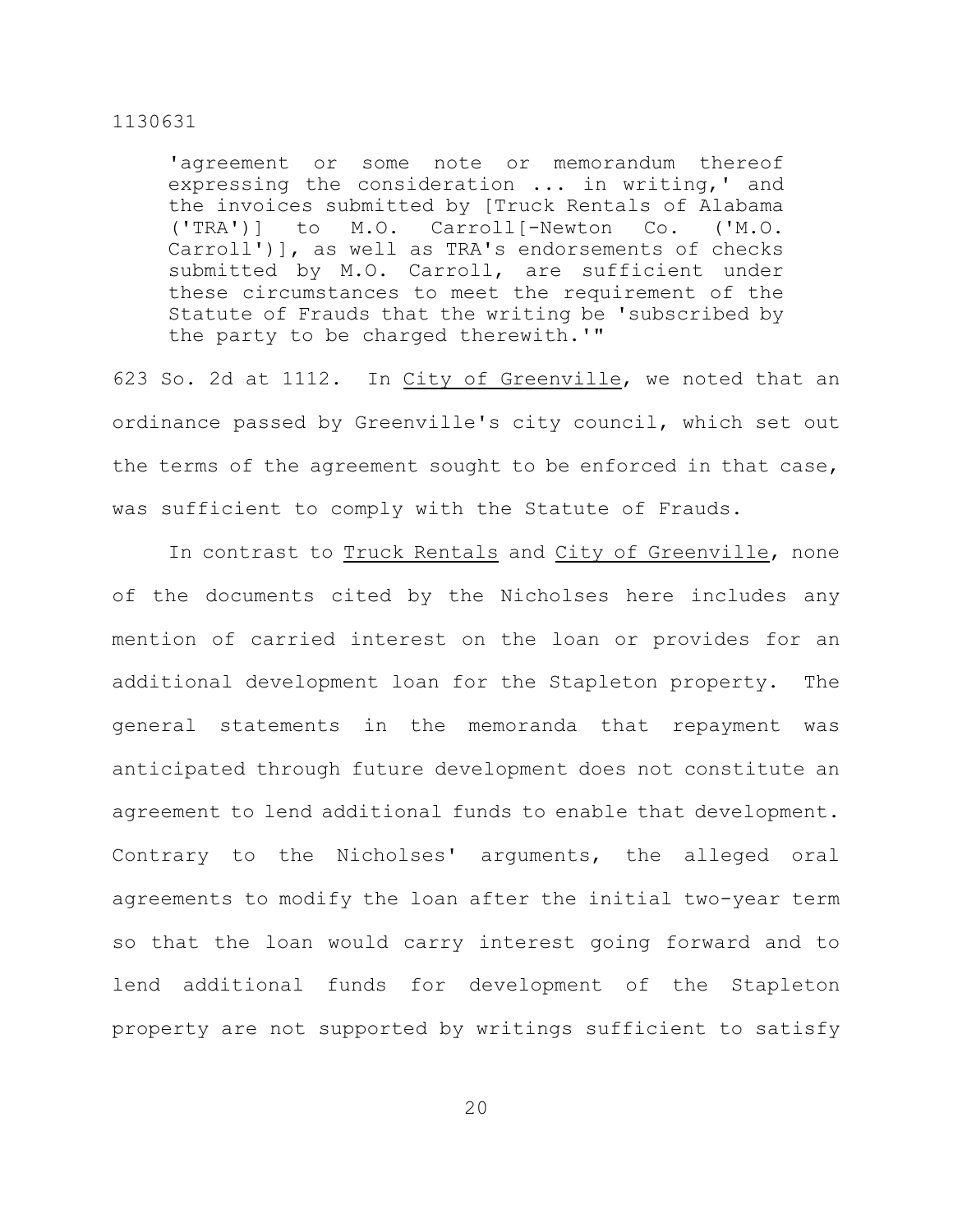the Statute of Frauds. See DeFriece v. McCorquodale, 998 So. 2d 465, 471 (Ala. 2008) ("[T]hese deeds contain no language that would indicate the Ernest Jr. and Nell actually made the misrepresentations they are accused of making; rather they are standard deeds conveying and partitioning property. 'Although a writing relied on to satisfy the Statute of Frauds need not be a complete contract, it must contain the essential terms of the alleged contract, "namely, an offer and an acceptance, consideration, and mutual assent to the essential terms of the agreement."'" (quoting Fausak's Tire Ctr., Inc. v. Blanchard, 959 So. 2d 1132, 1138 (Ala. Civ. App. 2006), quoting in turn Davis v. Barnfield, 833 So. 2d 58, 62 (Ala. Civ. App. 2002))). Therefore, the Nicholses' breach-of-contract claim based on those alleged agreements is barred under the Statute of Frauds.

The Nicholses have also alleged several tort claims against the appellants. Specifically, they argue that Winfree and Fullington made fraudulent representations to the Nicholses to induce them to enter into the loan agreement and that BB&T was unjustly enriched by the interest and fees it collected on the loan after the first two years, when it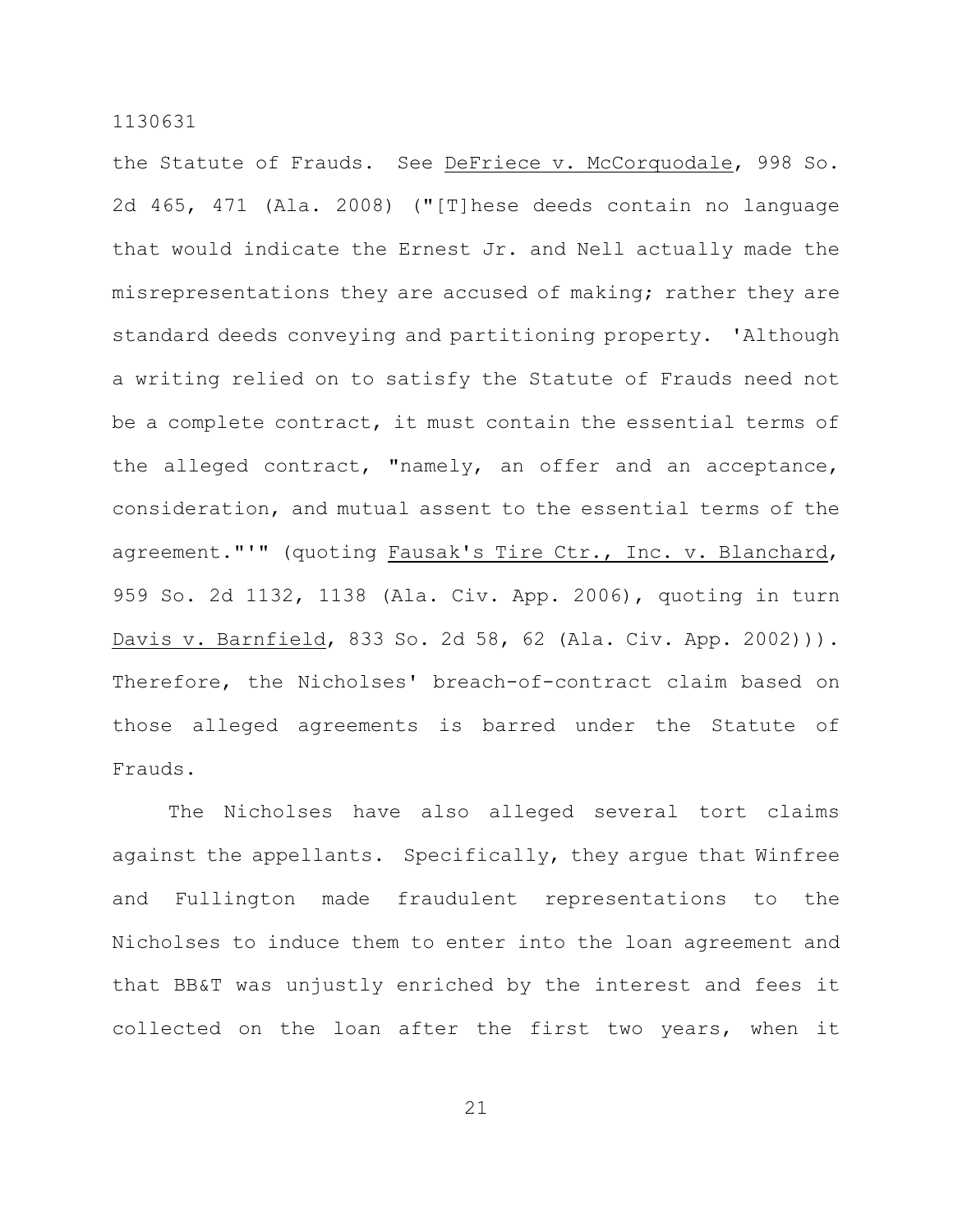refused to carry interest on the loan going forward. They also argue that the appellants negligently and/or wantonly breached duties of ordinary care and good faith and breached fiduciary duties owed to the Nicholses in negotiating and making the loan because they made representations that they knew or should have known would induce the Nicholses to "commit substantial funds and enter into long term financial obligations based upon their representations and agreements," and that resulted in the Nicholses becoming "obligated on a loan under terms to which [they] never agreed." The Nicholses also argued that appellants negligently breached their duties of ordinary care and good faith by failing to lend them additional funds to enable development of the Stapleton property and sale of the subdivision lots.<sup>3</sup>

This Court has stated:

"As a general rule, '[i]f the proof of a promise or contract, void under the statute of frauds, is essential to maintain the action, there may be no recovery.' Pacurib v. Villacruz, 183 Misc. 2d 850, 861, 705 N.Y.S. 2d 819, 827 (N.Y. Civ. Ct. 1999) (emphasis added); see also Dwight v. Tobin, 947 F.2d 455, 460 (11th Cir. 1991); McDabco, Inc. v. Chet Adams Co., 548 F. Supp. 456, 458 (D.S.C. 1982) (it is a 'well accepted doctrine that one cannot circumvent the Statute of Frauds by bringing an

 $3$ Apparently the claim seeking reformation was abandoned.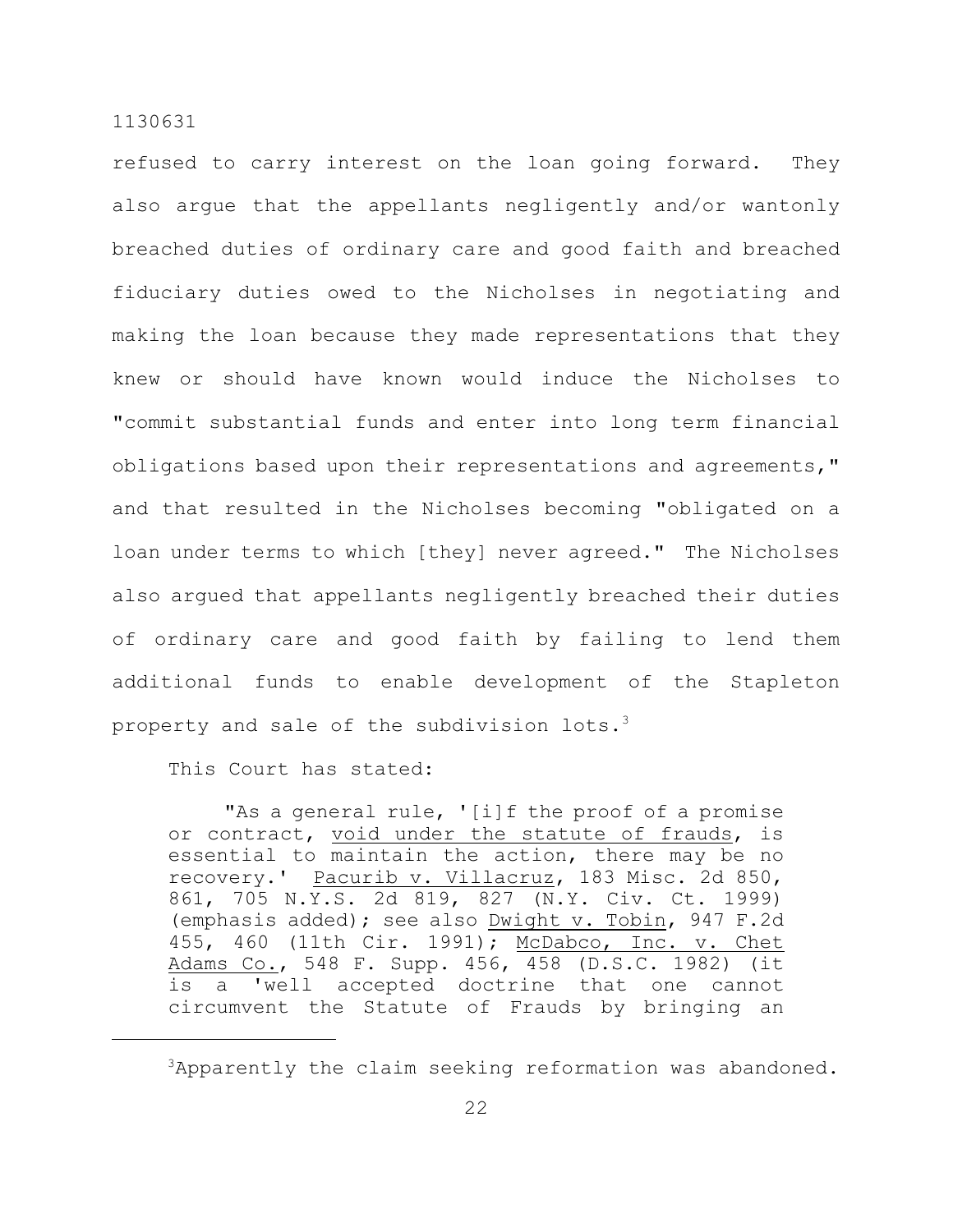action in tort, when the tort action is based primarily on the unenforceable contract'); Weakly v. East, 900 S.W.2d 755 (Tex. Ct. App. 1995). This is so, because, '[i]f a plaintiff was allowed to recover the benefit of a bargain already barred by the statute of frauds, the statute of frauds would become meaningless.' Sonnichsen v. Baylor University, 47 S.W.3d 122, 127 (Tex. Ct. App. 2001). 'Thus, the statute of frauds bars a [tort] claim when a plaintiff claims as damages the benefit of the bargain that he would have obtained had the promise been performed.' Id. (emphasis added)."

Holman v. Childersburg Bancorporation, Inc., 852 So. 2d 691,

699 (Ala. 2002).

The Court in Holman went on to state:

"In accord with the general rule, we hold that where, as here, an element of a tort claim turns on the existence of an alleged agreement that cannot, consistent with the Statute of Frauds, be proved to support a breach-of-contract claim, the Statute of Frauds also bars proof of that agreement to support the tort claim. Were the rule otherwise, the Statute of Frauds could be effectively avoided by the simple wording of the complaint."

Holman, 852 So. 2d at 701. The Court went on to conclude that the Holmans' various tort claims failed as a matter of law because they all "turn[ed] on proof of an alleged oral promise" that was precluded by the Statute of Frauds. 852 So. 2d at 702.

Like the tort claims in Holman, the Nicholses' tort claims all turn on proof of alleged representations or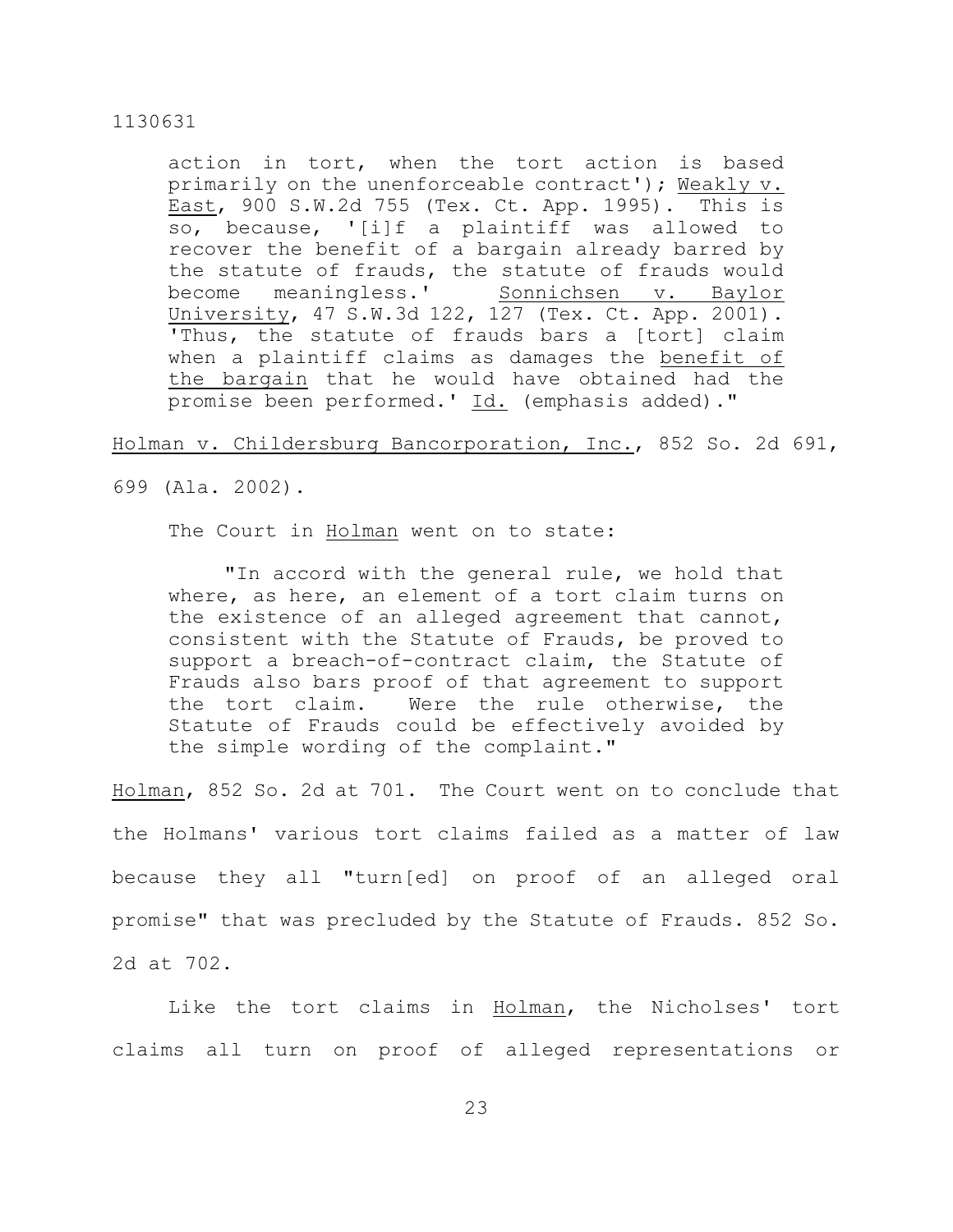promises that are invalid under the Statute of Frauds – namely, that Colonial would modify the loan after the initial two-year term so that Colonial would carry the interest going forward and that Colonial would lend additional funds for development of the Stapleton property. Because those tort claims "turn[] on the existence of ... alleged agreement[s] that cannot, consistent with the Statute of Frauds, be proved to support a breach-of-contract claim, the Statute of Frauds also bars proof of [those] agreement[s] to support the tort claim[s]." Holman, 852 So. 2d at 701. Thus, the Nicholses' tort claims also fail as a matter of law.

The Nicholses have also claimed damages under a theory of promissory estoppel, alleging that BB&T is estopped from "denying its obligations and not fulfilling its promises to fund the loan to develop the property" and from denying the Nicholses reimbursement "for the damage occasioned by [their] reliance on the promises made and the misrepresentations and wrongful acts of [Colonial]." This Court has stated:

"The purpose of equitable estoppel and promissory estoppel is to promote equity and justice in an individual case by preventing a party from asserting rights under a general technical rule of law when his own conduct renders the assertion of such rights contrary to equity and good conscience.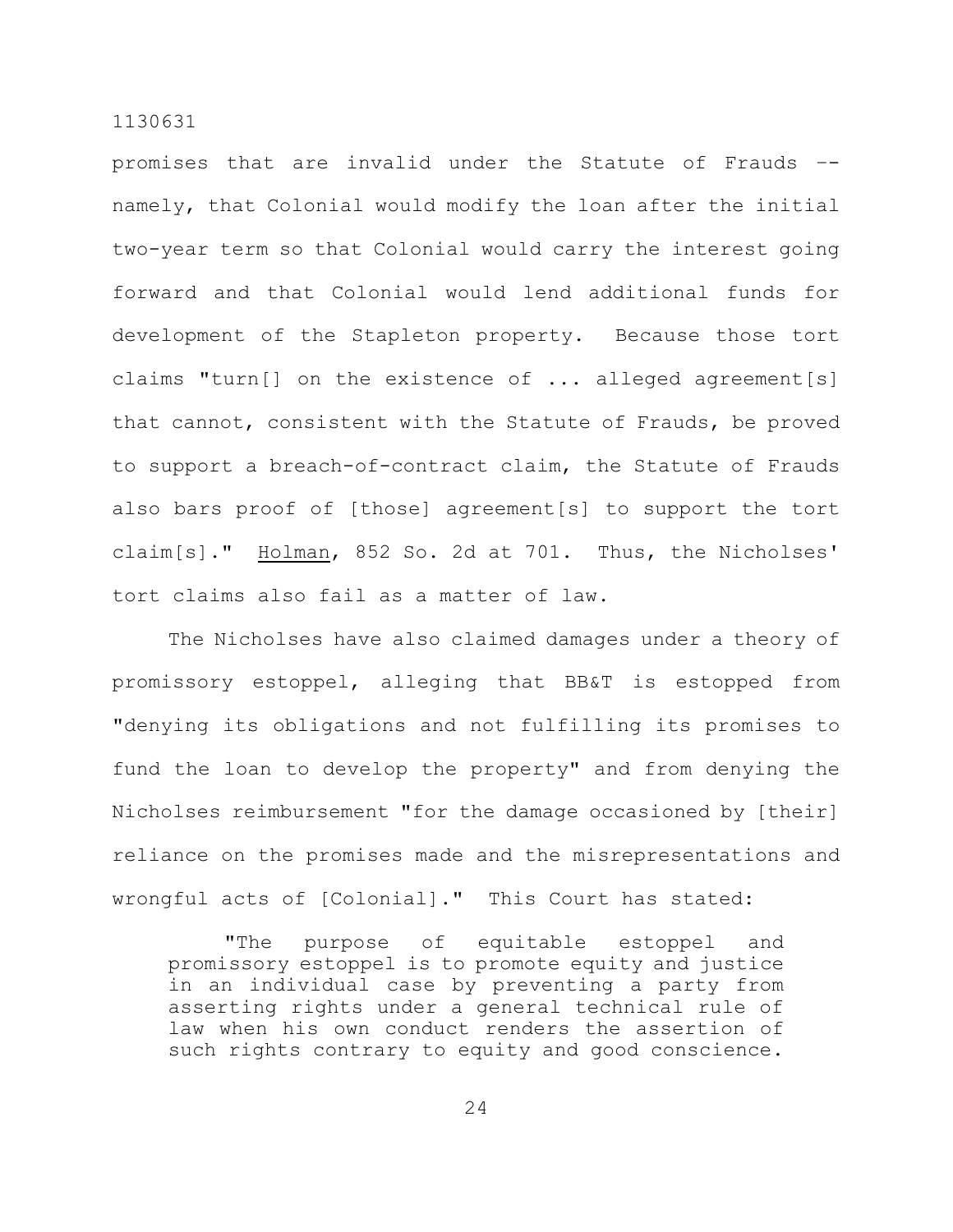First National Bank of Opp v. Boles, 231 Ala. 473, 479, 165 So. 586, 592 (1936).

"....

"Except for the nature of the conduct on which the estoppel is based, the elements of equitable and promissory estoppel are essentially the same.

"Promissory estoppel is defined in Bush v. Bush, 278 Ala. 244, 245, 177 So. 2d 568, 578 (1964):

"'"A promise which the promisor should reasonably expect to induce action or forbearance of a definite and substantial character on the part of the promisee and which does induce such action or forbearance is binding if injustice can be avoided only by enforcement of the promise." Restatement of the Law of Contracts, § 90, page 110.'

"....

"The basic elements of equitable estoppel are stated in Dobbs, Remedies § 2.3 (1973):

"'An estoppel ... has three important elements. The actor, who usually must have knowledge of the true facts, communicates something in a misleading way, either by words, conduct or silence. The other relies upon that communication. And the other would be harmed materially if the actor is later permitted to assert any claim inconsistent with his earlier conduct.'"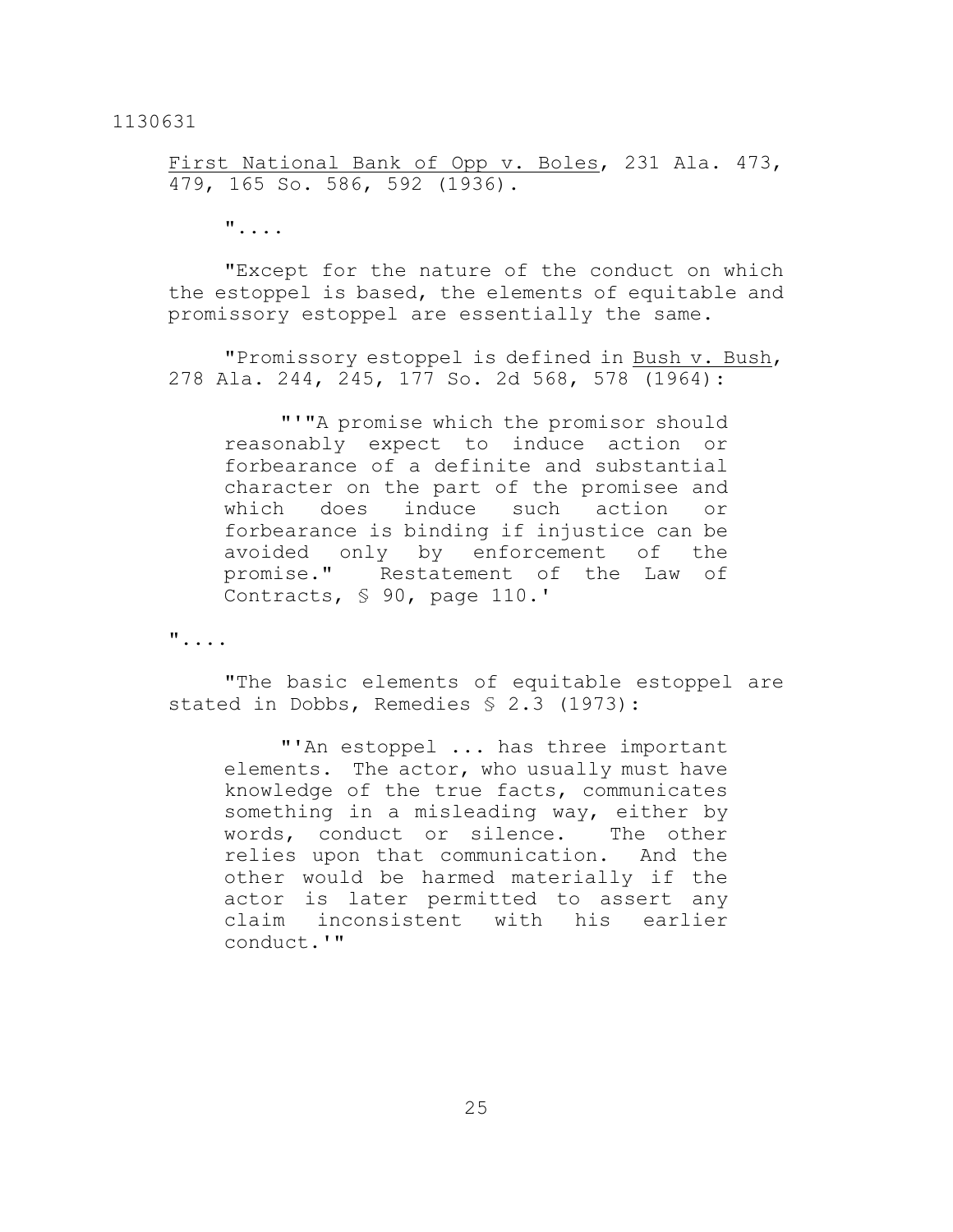Mazer v. Jackson Ins. Agency, 340 So. 2d 770, 772-73 (Ala. 1976). 4

The appellants argue that the Nicholses cannot recover on a promissory-estoppel theory because "promissory estoppel [cannot] be used to enforce an oral agreement that [is] void under the Statute of Frauds." Appellants' brief, at 41. We agree. This Court has stated:

"[T]o the extent ... the defendants rely on the doctrine of promissory ... estoppel, their argument is foreclosed by the implications of Darby [v. Johnson, 477 So. 2d 322 (Ala. 1985),] and the clear holdings of our other cases. See, e.g., Hurst v. Thomas, 265 Ala. 398, [402,] 91 So. 2d 692[, 695] (1956) [('It is well-settled in Alabama that "an executory agreement which is void under the statute of frauds cannot be made effectual by estoppel merely because it has been acted on by the promisee, and has not been performed by the promisor."')]. Although allowing a plaintiff's reliance on nonfraudulent representations to abrogate the Statute of Frauds is a widespread phenomenon, ... Alabama has rejected this approach to date, and the plaintiffs make no compelling arguments based on statutory construction or public policy inviting our reconsideration of this position."

<sup>&</sup>lt;sup>4</sup>The appellants argue that the Nicholses did not allege equitable estoppel until their posttrial brief and that they "have no right to raise such a defense for the first time after trial." Appellants' brief, at 43. However, the appellants have not cited any authority in support of this argument. See discussion, infra.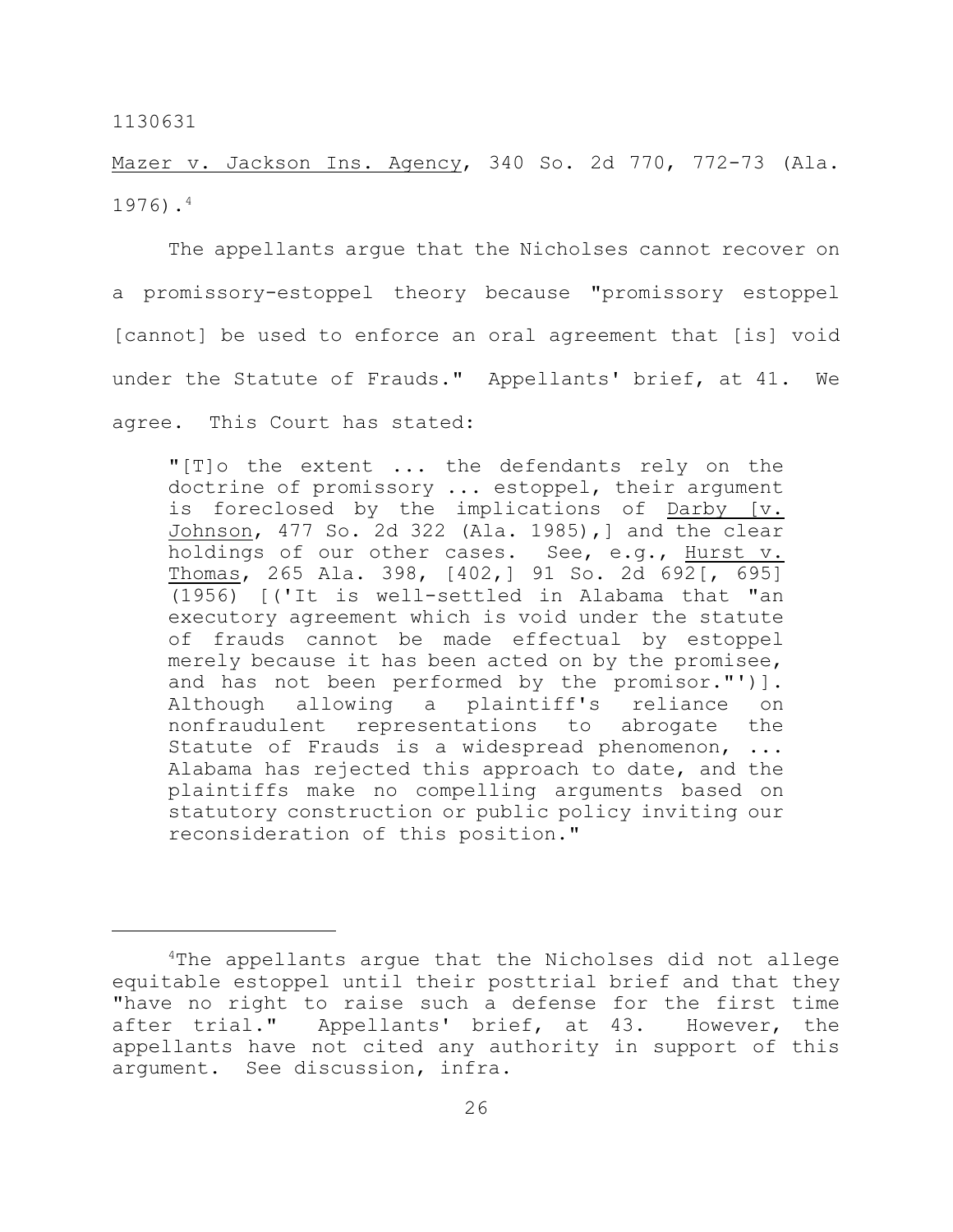Durham v. Harbin, 530 So. 2d 208, 213 (Ala. 1988). Pursuant to our decisions in Durham and Hurst v. Thomas, 265 Ala. 398, 91 So. 2d 692 (1956), the Nicholses' reliance on Winfree's and Fullington's alleged "representations, promises, and agreements" that Colonial would modify the loan after the initial two years to carry the interest going forward and would lend additional funds to develop the Stapleton property does not "abrogate the Statute of Frauds." Durham, 530 So. 2d at 213. Therefore, the Nicholses' promissory-estoppel claim fails as a matter of law.

The appellants also note that, "[i]n their post-trial promissory estoppel argument, the Nichols[es] also discussed equitable estoppel even though it was not pleaded." Appellants' brief, at 43. The appellants argue that, to the extent an equitable-estoppel claim was properly raised, it is defeated by the Statute of Frauds. The Nicholses argue that, although "equitable estoppel will not ... remedy the breach of a contract," the Nicholses' brief, at 52, the doctrine of equitable estoppel "provides the trial court necessary authority to prevent abuse of the statute of frauds," id., at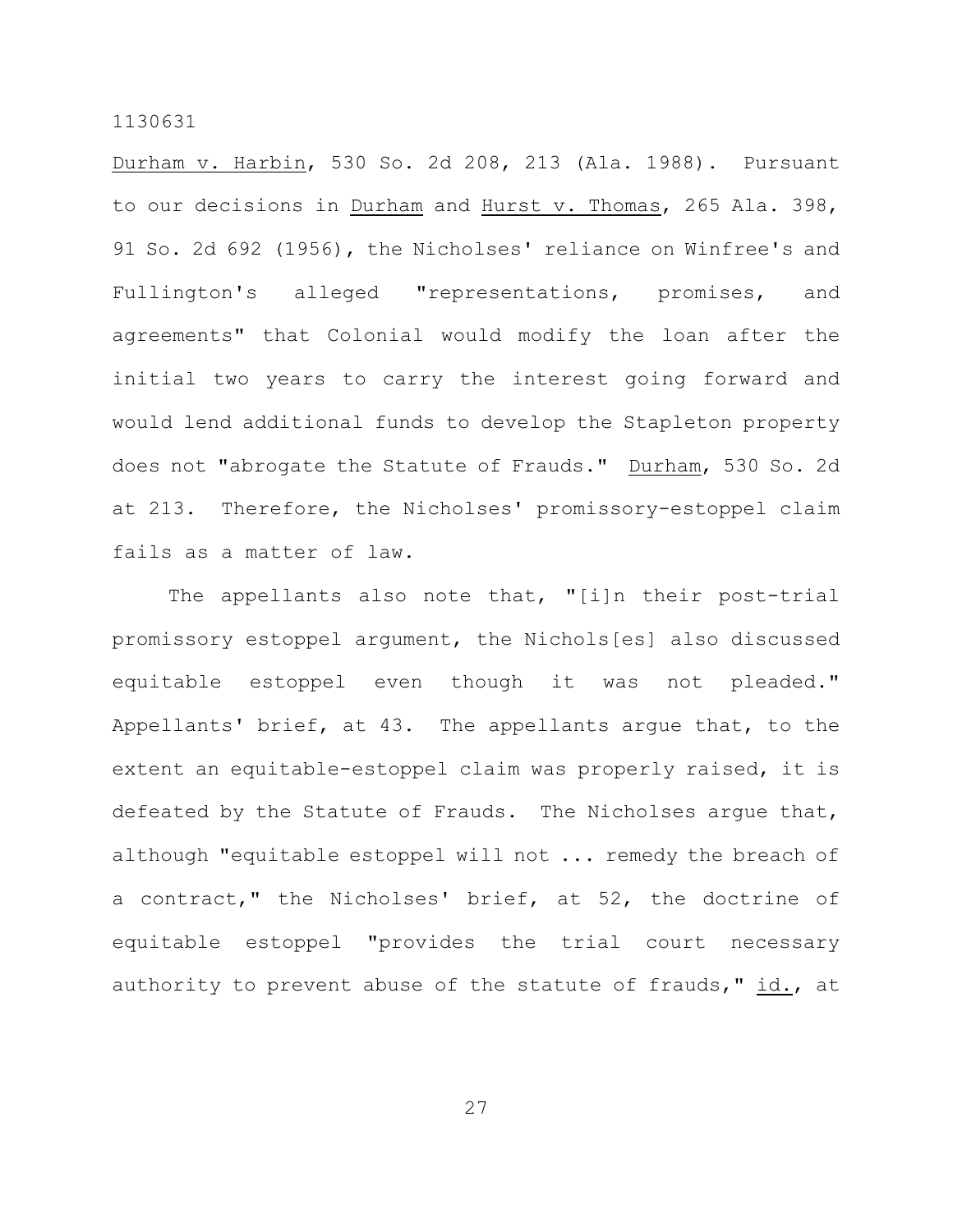53, and "applies here to preclude [the appellants] from asserting the statute of frauds as a defense."  $Id.,$  at 52.

However, the Nicholses' estoppel claim is based on their allegations that Fullington represented to them that "[Colonial] would advance the funds necessary to construct the subdivision and [to] carry the interest for the next two (2) years," that they accepted those representations, and that they relied on those representations in paying interest under the terms of the loan documents. The Nicholses also argue that they relied on Fullington's alleged representation that "if [the] Nichols[es] would 'show us there is a market ... we'll advance the funds'" for development of the Stapleton property. These allegations are in the nature of promissory, rather than equitable, estoppel, see Mazer, supra, and, for the reasons set forth previously, fail as a matter of law.

For the foregoing reasons, we hold that the circuit court erred in entering a judgment in favor of the Nicholses on their claims against the appellants. Our decision in this regard pretermits consideration of the appellants' remaining arguments.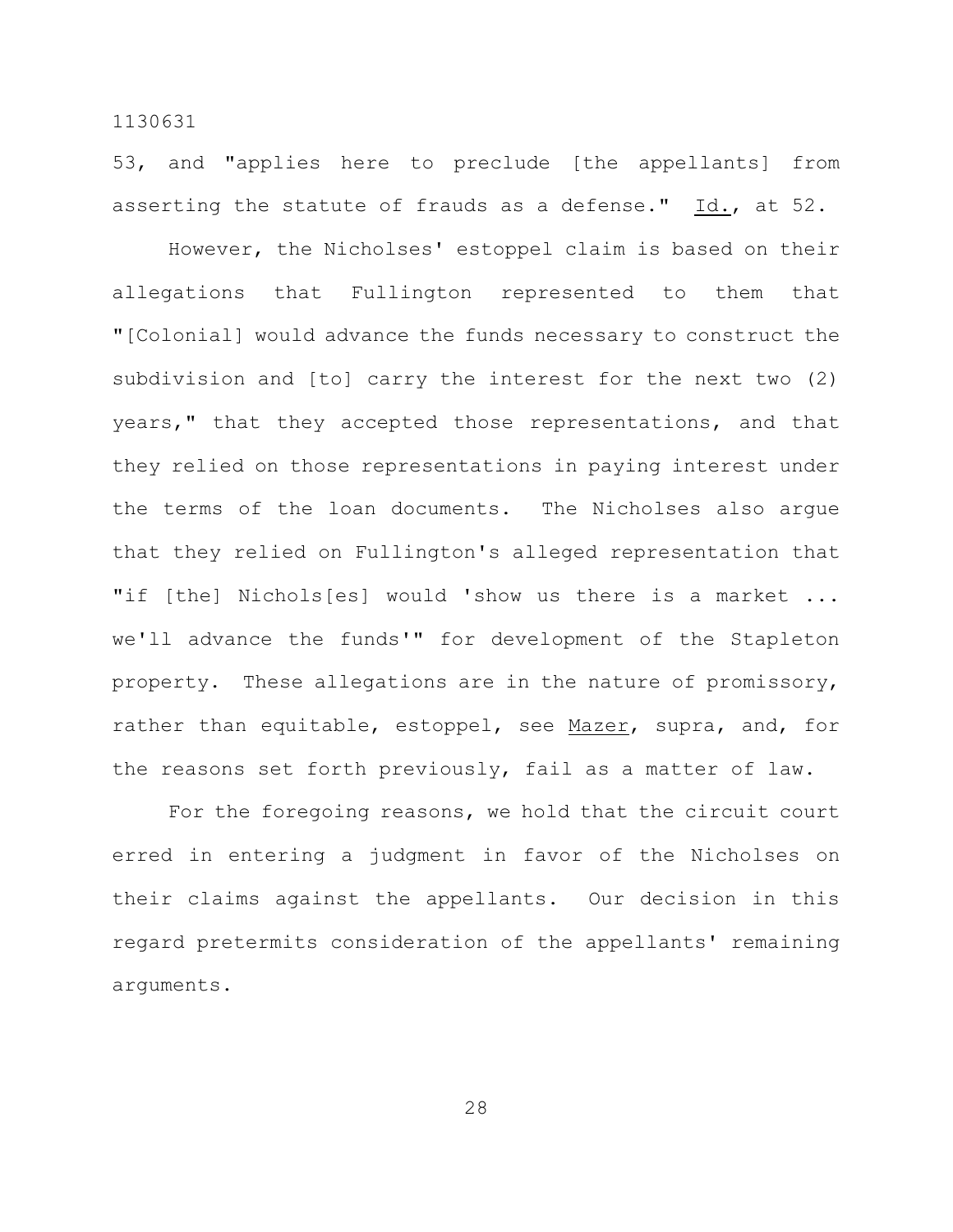The appellants also argue that the circuit court erred in entering a judgment in favor of the Nicholses on BB&T's counterclaim, in which BB&T alleged that the Nicholses had defaulted on their obligations under the renewed promissory note. The appellants argue on appeal that the Nicholses "admit that they executed each loan document," appellants' brief, at 59-60, and that "the note includes their promise to repay [Colonial] the principal plus interest." Id., at 60. The appellants also argue that Colonial's interest in the renewed note was assigned to BB&T and that "[t]here was no material dispute regarding the assignment or balance of the [renewed] note." Id.

The Nicholses do not dispute the terms or validity of the renewed note or that Colonial's interest in the renewed note was assigned to BB&T. Instead, they argue that "BB&T should not receive a money judgment on its promissory note when its own conduct has prevented repayment in the manner contemplated by the parties in the Loan Agreement" (i.e., development of the Stapleton property) and that "given the additional agreement made in connection with the 2006 Loan Agreement, to carry interest after the first two years, any money that might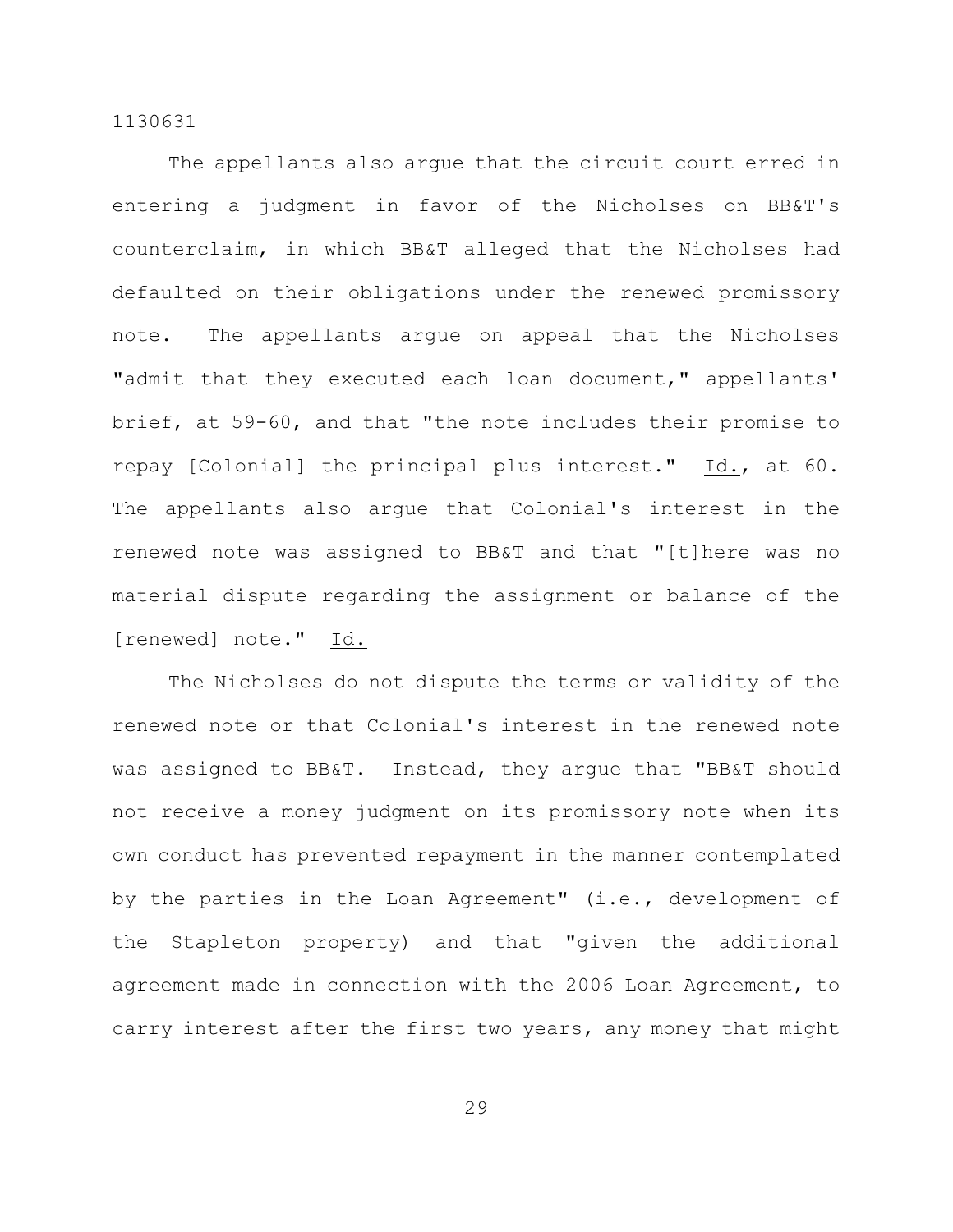be owing in the future is not yet due." The Nicholses' brief, at 72-73. However, the Nicholses have cited no authority in support of their argument that BB&T is estopped from seeking enforcement of the promissory note, and the argument that the Nicholses' obligations under the note have not yet matured is based on the alleged oral agreement to carry the interest after the initial loan term, which agreement we have stated is invalid under the Statute of Frauds.

Under the terms of the renewed note, the Nicholses were obligated to make monthly interest payments until the note matured on June 5, 2010, at which time "all outstanding principal, costs, and any accrued and unpaid interest [would] be due and payable in full." The renewed note also provided that "[f]ailure by the [Nicholses] to pay this Note on demand, or if no demand, at Maturity or a failure by the [Nicholses] to pay any installment payment required to be paid by this Note when due" constituted default under the renewed note. It is undisputed that the Nicholses stopped making interest payments in November 2009 and that the Nicholses did not pay the note in full by the June 5, 2010, maturity date. Therefore, the Nicholses are in default on the promissory